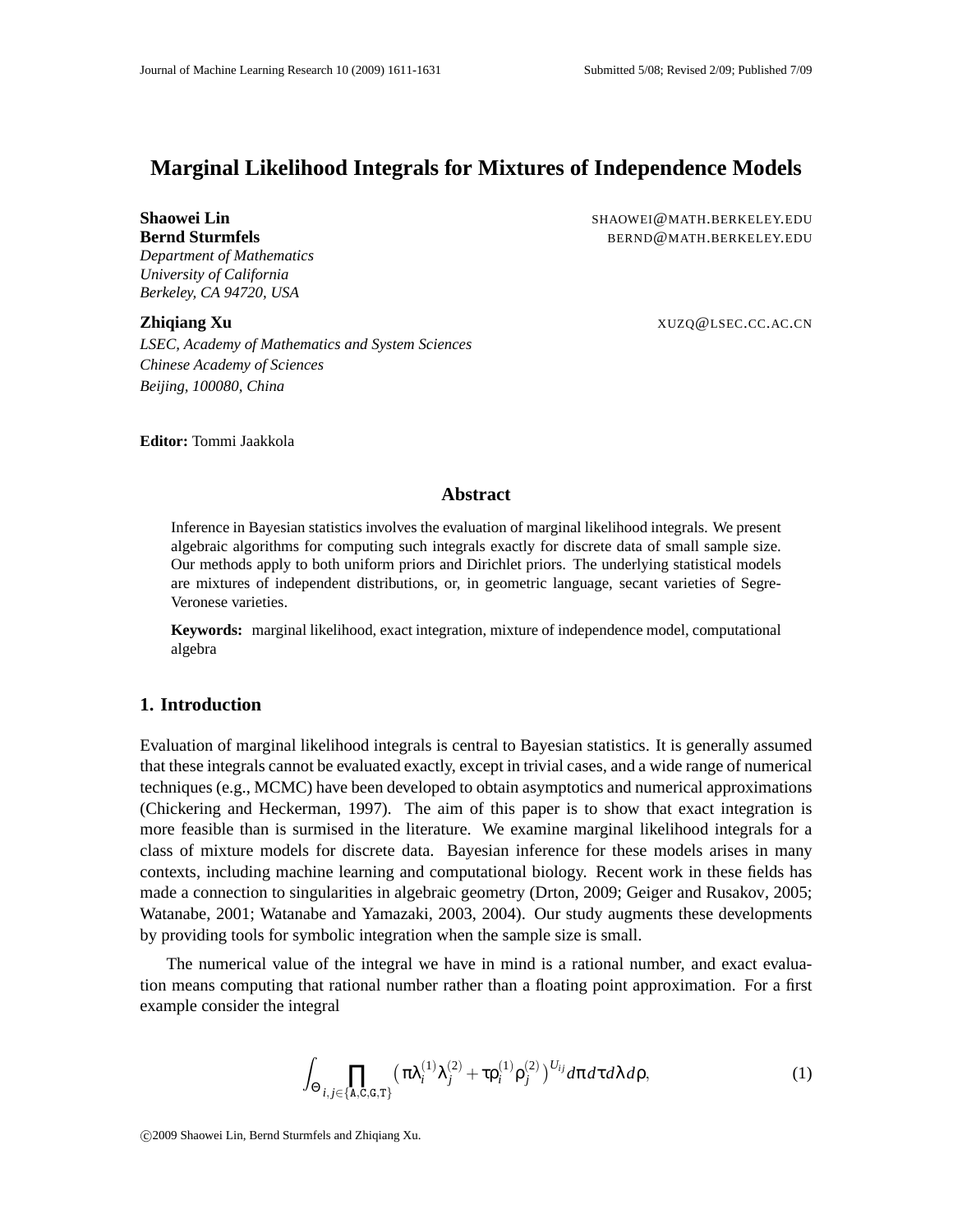where  $\Theta$  is the 13-dimensional polytope  $\Delta_1 \times \Delta_3 \times \Delta_3 \times \Delta_3$ . The factors are probability simplices,

$$
\begin{array}{lll}\n\Delta_1 & = & \{ (\pi, \tau) \in \mathbb{R}^2_{\geq 0} : \pi + \tau = 1 \}, \\
\Delta_3 & = & \{ (\lambda_{\mathbf{A}}^{(k)}, \lambda_{\mathbf{C}}^{(k)}, \lambda_{\mathbf{G}}^{(k)}, \lambda_{\mathbf{T}}^{(k)}) \in \mathbb{R}^4_{\geq 0} \quad : \Sigma_i \lambda_i^{(k)} = 1 \}, \quad k = 1, 2, \\
\Delta_3 & = & \{ (\mathsf{p}_{\mathbf{A}}^{(k)}, \mathsf{p}_{\mathbf{C}}^{(k)}, \mathsf{p}_{\mathbf{G}}^{(k)}, \mathsf{p}_{\mathbf{T}}^{(k)}) \in \mathbb{R}^4_{\geq 0} \quad : \Sigma_i \mathsf{p}_i^{(k)} = 1 \}, \quad k = 1, 2.\n\end{array}
$$

and we integrate with respect to Lebesgue probability measure on  $\Theta$ . If we take the exponents  $U_{ii}$ to be the entries of the particular contingency table

$$
U = \begin{pmatrix} 4 & 2 & 2 & 2 \\ 2 & 4 & 2 & 2 \\ 2 & 2 & 4 & 2 \\ 2 & 2 & 2 & 4 \end{pmatrix},
$$
 (2)

then the exact value of the integral (1) is the rational number

$$
\frac{571 \cdot 773426813 \cdot 17682039596993 \cdot 625015426432626533}{2^{31} \cdot 3^{20} \cdot 5^{12} \cdot 7^{11} \cdot 11^8 \cdot 13^7 \cdot 17^5 \cdot 19^5 \cdot 23^5 \cdot 29^3 \cdot 31^3 \cdot 37^3 \cdot 41^3 \cdot 43^2} \cdot (3)
$$

The table (2) is taken from Example 1.3 of Pachter and Sturmfels (2005), where the integrand

$$
\prod_{i,j \in \{\text{A},\text{C},\text{G},\text{T}\}} (\pi \lambda_i^{(1)} \lambda_j^{(2)} + \tau \rho_i^{(1)} \rho_j^{(2)})^{U_{ij}} \tag{4}
$$

was studied using the EM algorithm, and the problem of validating its global maximum over Θ was raised. See Feinberg et al. (2007, §4.2) and Sturmfels (2008, §3) for further discussions. That optimization problem, which was widely known as the 100 *Swiss Francs problem*, has in the meantime been solved by Gao et al. (2008).

The main difficulty in performing computations such as  $(1) = (3)$  lies in the fact that the expansion of the integrand has many terms. A first naive upper bound on the number of monomials in the expansion of (4) would be

$$
\prod_{i,j\in\{\text{A,C,G,T}\}} (U_{ij}+1) = 3^{12}\cdot 5^4 = 332,150,625.
$$

However, the true number of monomials is only 3,892,097, and we obtain the rational number (3) by summing the values of the corresponding integrals

$$
\int_{\Theta} \pi^{a_1} \tau^{a_2} (\lambda^{(1)})^u (\lambda^{(2)})^v (\rho^{(1)})^w (\rho^{(2)})^x d\pi d\tau d\lambda d\rho = a_1! a_2! \frac{3! \prod_i u_i!}{(\sum_i u_i + 3)!} \cdot \frac{3! \prod_i v_i!}{(\sum_i v_i + 3)!} \cdot \frac{3! \prod_i w_i!}{(\sum_i w_i + 3)!} \cdot \frac{3! \prod_i w_i!}{(\sum_i w_i + 3)!}.
$$

The geometric idea behind our approach is that the Newton polytope of (4) is a *zonotope* and we are summing over its lattice points. Definitions for these geometric objects are given in Section 3.

This paper is organized as follows. In Section 2 we describe the class of algebraic statistical models to which our method applies, and we specify the problem. In Section 3 we examine the Newton zonotopes of mixture models, and we derive formulas for marginal likelihood evaluation using tools from geometric combinatorics. Our algorithms and their implementations are described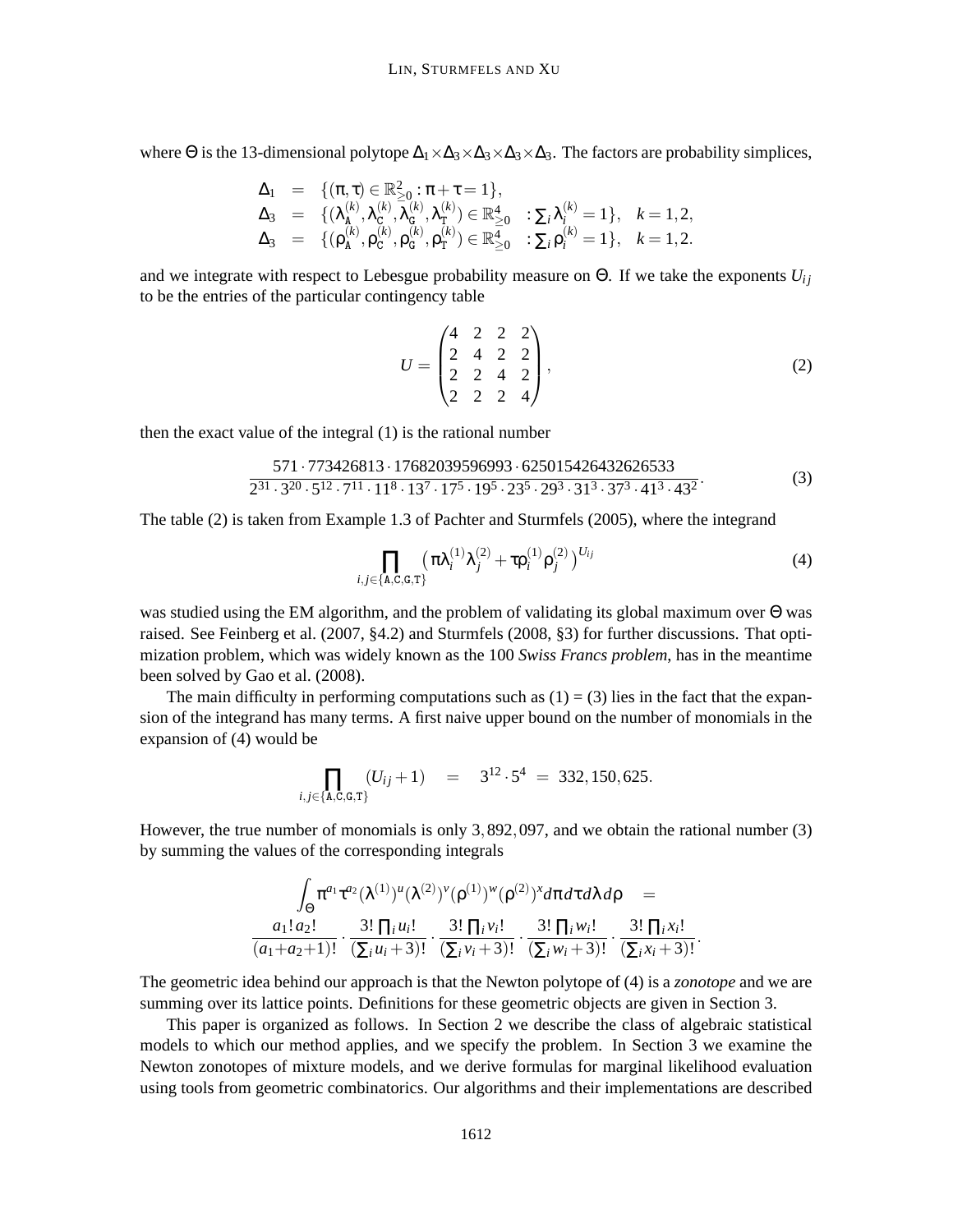in detail in Section 4. Section 5 is concerned with applications in Bayesian statistics. We show how *Dirichlet priors* can be incorporated into our approach, we discuss the evaluation of *Bayes factors*, we compare our setup with that of Chickering and Heckerman (1997), and we illustrate the scope of our methods by computing an integral arising from a data set of Evans et al. (1989).

A preliminary draft version of the present article was published as Section 5.2 of the Oberwolfach lecture notes (Drton et al., 2009). We refer to that volume for further information on the use of computational algebra in Bayesian statistics.

#### **2. Independence Models and their Mixtures**

We consider a collection of discrete random variables

$$
\begin{matrix}X_1^{(1)}, & X_2^{(1)}, & \ldots, & X_{s_1}^{(1)},\\ X_1^{(2)}, & X_2^{(2)}, & \ldots, & X_{s_2}^{(2)},\\ \vdots & \vdots & \ddots & \vdots \\ X_1^{(k)}, & X_2^{(k)}, & \ldots, & X_{s_k}^{(k)},\end{matrix}
$$

where  $X_1^{(i)}$  $X_1^{(i)}, \ldots, X_{s_i}^{(i)}$  are identically distributed with values in  $\{0, 1, \ldots, t_i\}$ . The independence model *M* for these variables is a toric model (Pachter and Sturmfels, 2005, §1.2) represented by an integer  $d \times n$ -matrix *A* with

$$
d = t_1 + t_2 + \dots + t_k + k \quad \text{and} \quad n = \prod_{i=1}^k (t_i + 1)^{s_i}.
$$
 (5)

The columns of the matrix *A* are indexed by elements *v* of the state space

$$
\{0,1,\ldots,t_1\}^{s_1} \times \{0,1,\ldots,t_2\}^{s_2} \times \cdots \times \{0,1,\ldots,t_k\}^{s_k}.
$$
 (6)

The rows of the matrix *A* are indexed by the model parameters, which are the *d* coordinates of the points  $\theta = (\theta^{(1)}, \theta^{(2)}, \dots, \theta^{(k)})$  in the polytope

$$
P = \Delta_{t_1} \times \Delta_{t_2} \times \cdots \times \Delta_{t_k}, \qquad (7)
$$

and the model  $M$  is the subset of the simplex  $\Delta_{n-1}$  given parametrically by

$$
p_{\nu} = \text{Prob}\big(X_j^{(i)} = \nu_j^{(i)} \text{ for all } i, j\big) = \prod_{i=1}^k \prod_{j=1}^{s_i} \theta_{\nu_j^{(i)}}^{(i)}.
$$
 (8)

This is a monomial in *d* unknowns. The matrix *A* is defined by taking its column  $a<sub>v</sub>$  to be the exponent vector of this monomial.

In algebraic geometry, the model *M* is known as *Segre-Veronese variety*

$$
\mathbb{P}^{t_1} \times \mathbb{P}^{t_2} \times \cdots \times \mathbb{P}^{t_k} \quad \hookrightarrow \quad \mathbb{P}^{n-1},\tag{9}
$$

where the embedding is given by the line bundle  $O(s_1, s_2, \ldots, s_k)$ . The manifold M is the toric variety of the polytope *P*. Both objects have dimension  $d - k$ , and they are identified with each other via the moment map (Fulton, 1993, §4).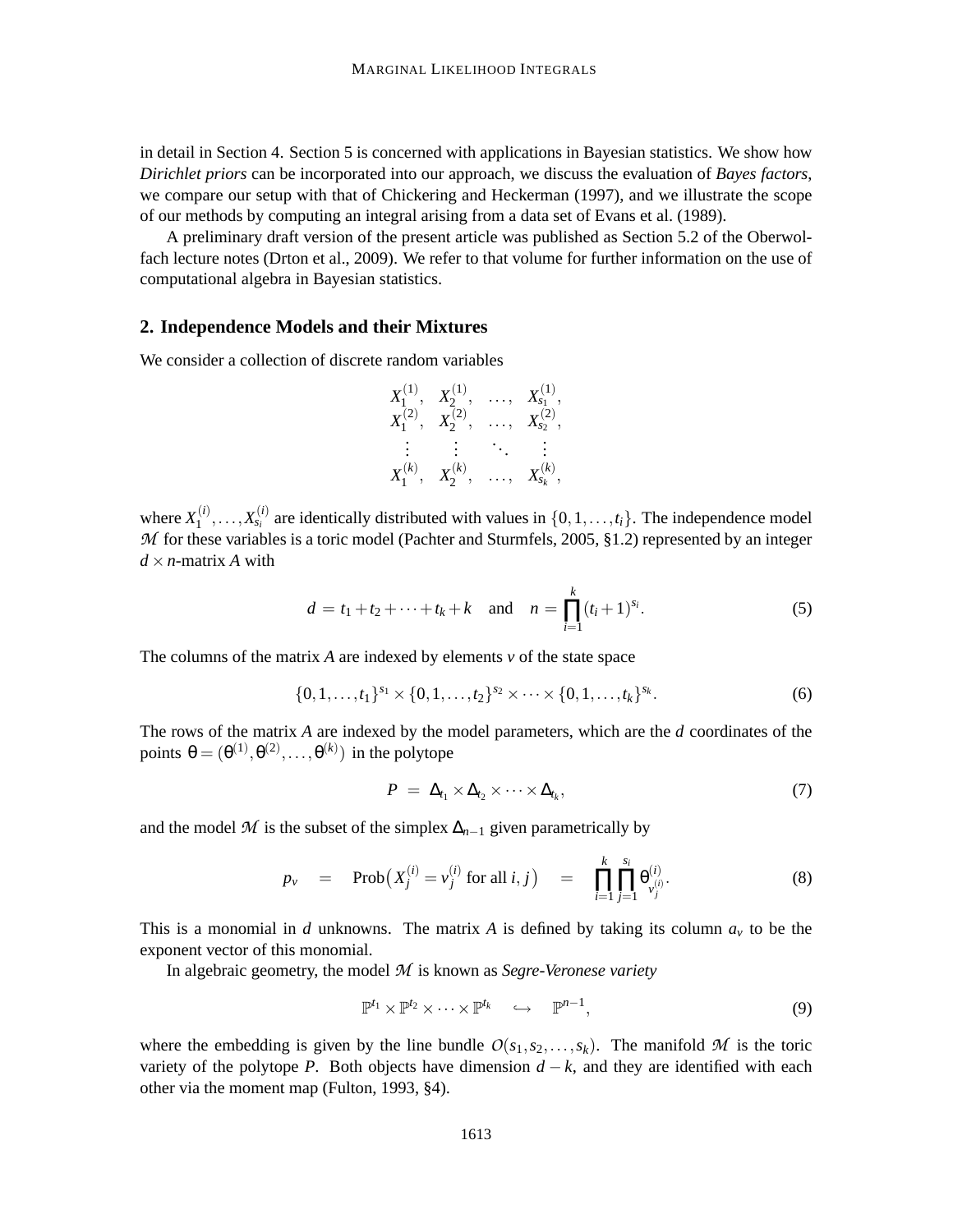**Example 1** *Consider three binary random variables where the last two random variables are identically distributed. In our notation, this corresponds to*  $k = 2$ *,*  $s_1 = 1$ *,*  $s_2 = 2$  *and*  $t_1 = t_2 = 1$ *. We find that*  $d = 4, n = 8, and$ 

|  |  |  |  | $p_{000}$ $p_{001}$ $p_{010}$ $p_{011}$ $p_{100}$ $p_{101}$ $p_{110}$ $p_{111}$ |                                                                                                                                                                                                                                  |  |
|--|--|--|--|---------------------------------------------------------------------------------|----------------------------------------------------------------------------------------------------------------------------------------------------------------------------------------------------------------------------------|--|
|  |  |  |  |                                                                                 |                                                                                                                                                                                                                                  |  |
|  |  |  |  |                                                                                 |                                                                                                                                                                                                                                  |  |
|  |  |  |  |                                                                                 |                                                                                                                                                                                                                                  |  |
|  |  |  |  |                                                                                 | $\theta_0^{(1)}$ $\begin{pmatrix} 1 & 1 & 1 & 1 & 0 & 0 & 0 & 0 \ 0 & 1 & 1 & 1 & 1 & 1 & 1 \ 0 & 0 & 0 & 0 & 0 & 1 & 1 & 1 & 1 \ 0 & 0 & 0 & 1 & 1 & 0 & 2 & 1 & 1 & 0 \ 0 & 0 & 1 & 1 & 1 & 2 & 0 & 1 & 1 & 2 \end{pmatrix}$ . |  |

*The columns of this matrix represent the monomials in the parametrization (8). The model M lies in the* 5*-dimensional subsimplex of*  $\Delta_7$  *given by*  $p_{001} = p_{010}$  *and*  $p_{101} = p_{110}$ *, and it consists of all rank one matrices*

$$
\begin{pmatrix} p_{000} & p_{001} & p_{100} & p_{101} \ p_{010} & p_{011} & p_{110} & p_{111} \end{pmatrix}.
$$

*In algebraic geometry, the surface M is called a* rational normal scroll*.*

The matrix *A* has repeated columns whenever  $s_i \geq 2$  for some *i*. It is sometimes convenient to represent the model  $M$  by the matrix  $\tilde{A}$  which is obtained from  $A$  by removing repeated columns. We label the columns of  $\tilde{A}$  by elements  $v = (v^{(1)}, \ldots, v^{(k)})$  of (6) whose components  $v^{(i)} \in \{0, 1, \ldots, t_i\}^{s_i}$ are weakly increasing. Hence  $\tilde{A}$  is a  $d \times \tilde{n}$ -matrix with

$$
\tilde{n} = \prod_{i=1}^{k} {s_i + t_i \choose s_i}.
$$
\n(10)

The model *M* and its mixtures are subsets of a subsimplex  $\Delta_{\tilde{n}-1}$  of  $\Delta_{n-1}$ .

We now introduce *marginal likelihood integrals*. All our domains of integration in this paper are polytopes that are products of standard probability simplices. On each such polytope we fix the standard Lebesgue probability measure. In other words, our discussion of Bayesian inference refers to the uniform prior on each parameter space. Naturally, other prior distributions, such as Dirichlet priors, are of interest, and our methods are extended to these in Section 5. In what follows, we simply work with uniform priors.

We identify the state space (6) with the set  $\{1, \ldots, n\}$ . A *data vector*  $U = (U_1, \ldots, U_n)$  is thus an element of  $\mathbb{N}^n$ . The *sample size* of these data is  $U_1 + U_2 + \cdots + U_n = N$ . If the sample size *N* is fixed then the probability of observing these data is

$$
\mathbf{L}_U(\theta) = \frac{N!}{U_1!U_2!\cdots U_n!} \cdot p_1(\theta)^{U_1} \cdot p_2(\theta)^{U_2} \cdots \cdots p_n(\theta)^{U_n}.
$$

This expression is a function on the polytope *P* which is known as the *likelihood function* of the data *U* with respect to the independence model *M* . The *marginal likelihood* of the data *U* with respect to the model *M* equals

$$
\int_P \mathbf{L}_U(\theta) \, d\theta.
$$

The value of this integral is a rational number which we now compute explicitly. The data *U* will enter this calculation by way of the *sufficient statistic*  $b = A \cdot U$ , which is a vector in  $\mathbb{N}^d$ . The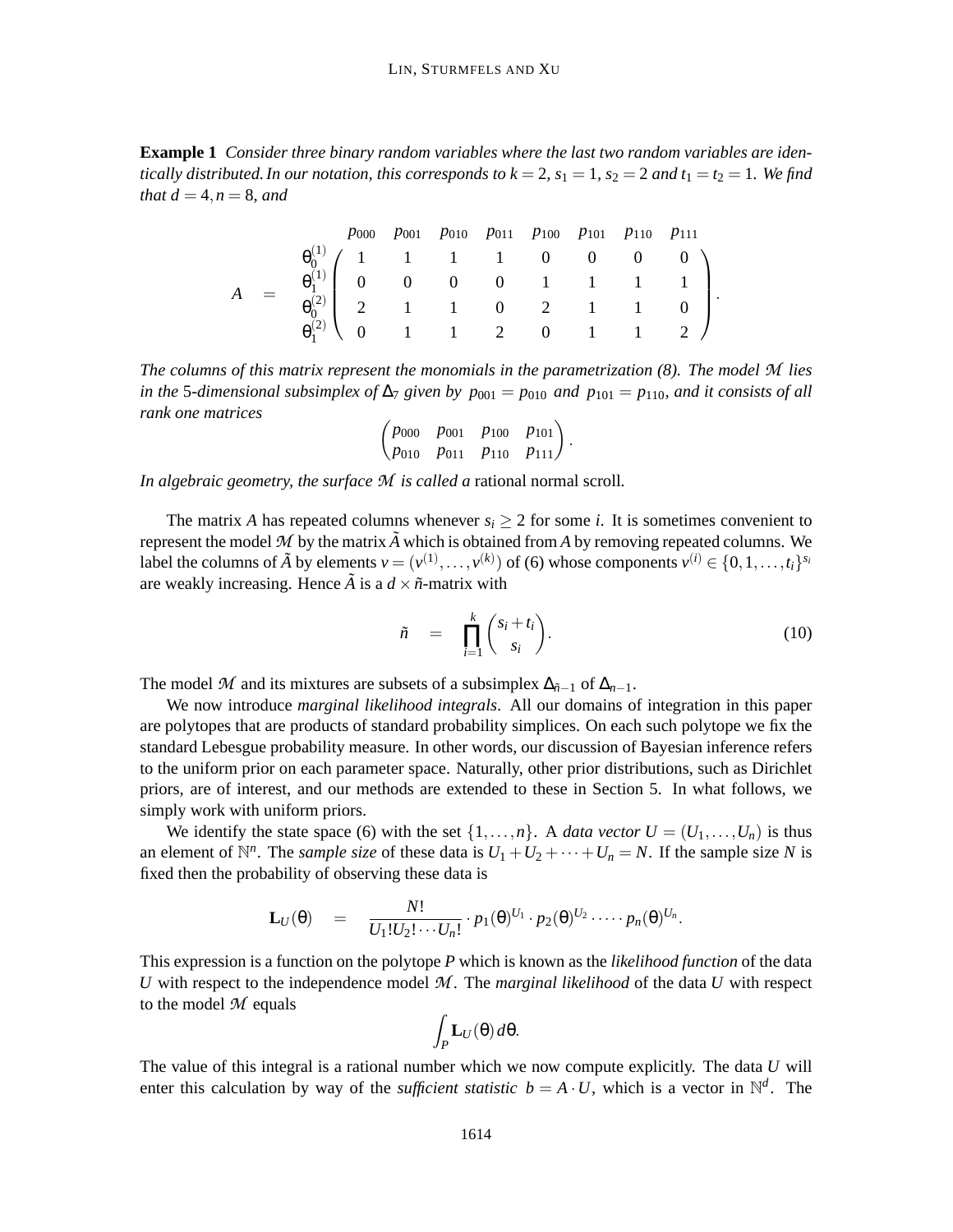coordinates of this vector are denoted  $b_i^{(i)}$ *j* for  $i = 1, ..., k$  and  $j = 0, ..., t_k$ . Thus  $b_j^{(i)}$  $j^{(l)}$  is the total number of times the value *j* is attained by one of the random variables  $X_1^{(i)}$  $X_1^{(i)}, \ldots, X_{s_i}^{(i)}$  in the *i*-th group. Clearly, the sufficient statistics satisfy

$$
b_0^{(i)} + b_1^{(i)} + \dots + b_{t_i}^{(i)} = s_i \cdot N \qquad \text{for all } i = 1, 2, \dots, k. \tag{11}
$$

The likelihood function  $\mathbf{L}_U(\theta)$  is the constant  $\frac{N!}{U_1!\cdots U_n!}$  times the monomial

$$
\theta^b \; = \; \prod_{i=1}^k \prod_{j=0}^{t_i} (\theta_j^{(i)})^{b_j^{(i)}}.
$$

The logarithm of this function is concave on the polytope *P*, and its maximum value is attained at the point  $\hat{\theta}$  with coordinates  $\hat{\theta}^{(i)}_j = b^{(i)}_j$  $\binom{U}{j}$   $(x_i \cdot N)$ .

**Lemma 1** *The integral of the monomial* θ *<sup>b</sup> over the polytope P equals*

$$
\int_P \theta^b d\theta = \prod_{i=1}^k \frac{t_i! b_0^{(i)}! b_1^{(i)}! \cdots b_{t_i}^{(i)}!}{(s_i N+t_i)!}.
$$

*The product of this number with the multinomial coefficient*  $N!/(U_1! \cdots U_n!)$  *equals the marginal likelihood of the data U for the independence model M .*

**Proof** Since *P* is the product of simplices (7), this follows from the formula

$$
\int_{\Delta_t} \theta_0^{b_0} \theta_1^{b_1} \cdots \theta_t^{b_t} d\theta = \frac{t! \cdot b_0! \cdot b_1! \cdots b_t!}{(b_0 + b_1 + \cdots + b_t + t)!}
$$
\n(12)

for the integral of a monomial over the standard probability simplex ∆*<sup>t</sup>* .

Our objective is to compute marginal likelihood integrals for the mixture model  $\mathcal{M}^{(2)}$ . The natural parameter space of this model is the polytope

$$
\Theta = \Delta_1 \times P \times P.
$$

Let  $a_v \in \mathbb{N}^d$  be the column vector of *A* indexed by the state *v*, which is either in (6) or in  $\{1, 2, ..., n\}$ . The parametrization (8) can be written simply as  $p_y = \theta^{a_y}$ . The mixture model  $\mathcal{M}^{(2)}$  is defined to be the subset of  $\Delta_{n-1}$  with the parametric representation

$$
p_{\nu} = \sigma_0 \cdot \theta^{a_{\nu}} + \sigma_1 \cdot \rho^{a_{\nu}} \quad \text{for } (\sigma, \theta, \rho) \in \Theta.
$$
 (13)

The likelihood function of a data vector  $U \in \mathbb{N}^n$  for the model  $\mathcal{M}^{(2)}$  equals

$$
\mathbf{L}_U(\boldsymbol{\sigma},\boldsymbol{\theta},\boldsymbol{\rho}) = \frac{N!}{U_1!U_2!\cdots U_n!} p_1(\boldsymbol{\sigma},\boldsymbol{\theta},\boldsymbol{\rho})^{U_1}\cdots p_n(\boldsymbol{\sigma},\boldsymbol{\theta},\boldsymbol{\rho})^{U_n}.
$$
 (14)

The *marginal likelihood* of the data U with respect to the model  $\mathcal{M}^{(2)}$  equals

$$
\int_{\Theta} \mathbf{L}_U(\sigma,\theta,\rho) d\sigma d\theta d\rho = \frac{N!}{U_1! \cdots U_n!} \int_{\Theta} \prod_{v} (\sigma_0 \theta^{a_v} + \sigma_1 \rho^{a_v})^{U_v} d\sigma d\theta d\rho. \tag{15}
$$

The following proposition shows that we can evaluate this integral *exactly*.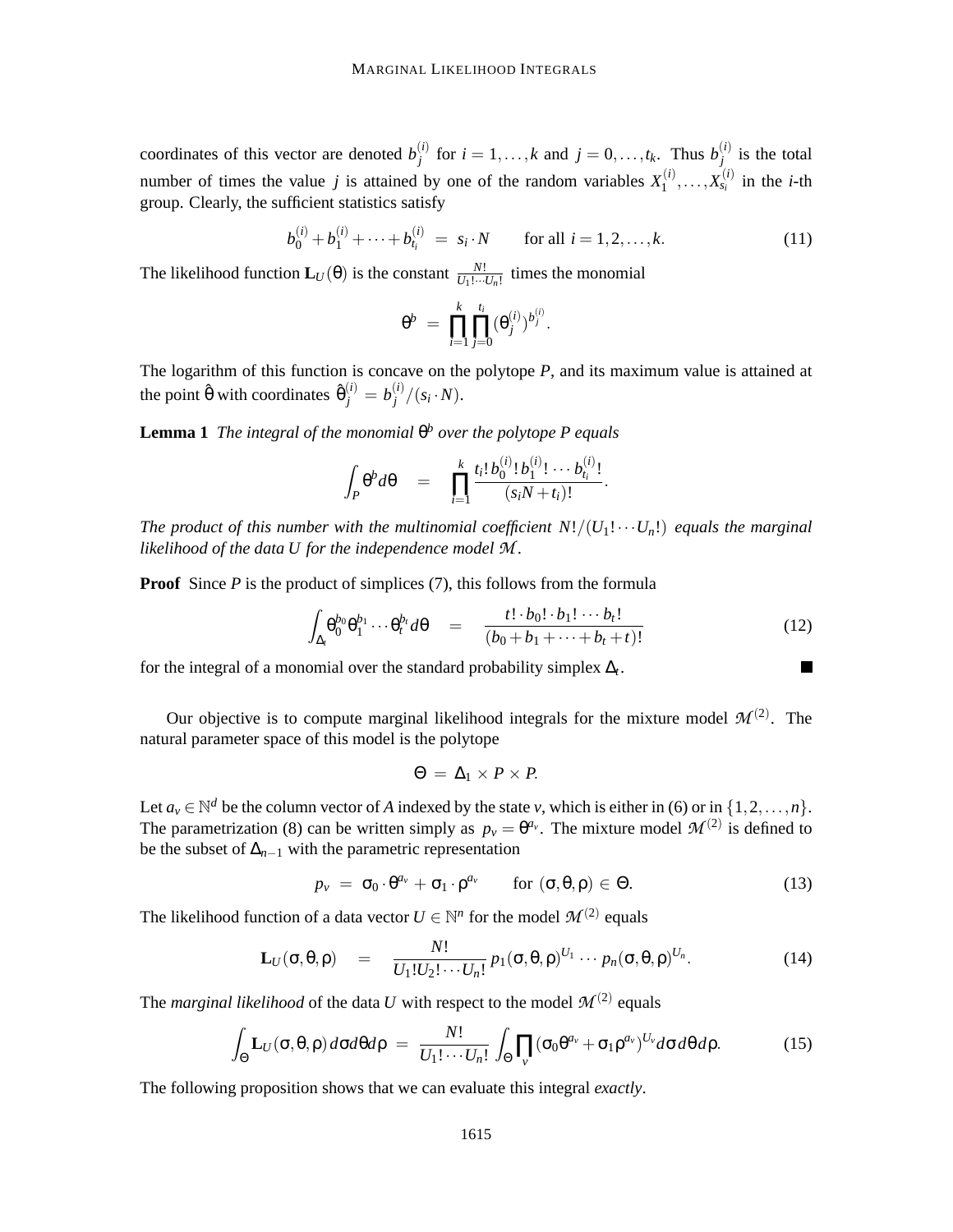**Proposition 2** *The marginal likelihood (15) is a rational number.*

**Proof** The likelihood function  $\mathbf{L}_U$  is a  $\mathbb{Q}_{\geq 0}$ -linear combination of monomials  $\sigma^a \theta^b \rho^c$ . The integral (15) is the same  $\mathbb{Q}_{\geq 0}$ -linear combination of the numbers

$$
\int_{\Theta} \sigma^a \theta^b \rho^c d\sigma d\theta d\rho = (\int_{\Delta_1} \sigma^a d\sigma) \cdot (\int_P \theta^b d\theta) \cdot (\int_P \rho^c d\rho).
$$

Each of the three factors is an easy-to-evaluate rational number, by (12).

**Example 2** *The integral (1) expresses the marginal likelihood of a*  $4 \times 4$ *-table of counts U* =  $(U_{ii})$ with respect to the mixture model  $\mathcal{M}^{(2)}$ . Specifically, the marginal likelihood of the data (2) equals *the normalizing constant*  $40! \cdot (2!)^{-12} \cdot (4!)^{-4}$  *times the number* (3). The model  $\mathcal{M}^{(2)}$  consists of all *non-negative* 4×4*-matrices of rank* ≤ 2 *whose entries sum to one. Here the parametrization (13) is not identifiable because*  $dim(\mathcal{M}^{(2)}) = 11$  *but*  $dim(\Theta) = 13$ *. In this example, k = 2, s*<sub>1</sub>=s<sub>2</sub>=1*,*  $t_1 = t_2 = 3, d = 8, n = 16.$ 

In algebraic geometry, the model  $\mathcal{M}^{(2)}$  is known as the first secant variety of the Segre-Veronese variety (9). We could also consider the higher secant varieties  $\mathcal{M}^{(l)}$ , which correspond to mixtures of *l* independent distributions, and much of our analysis can be extended to that case, but for simplicity we restrict ourselves to *l* = 2. The variety  $\mathcal{M}^{(2)}$  is embedded in the projective space  $\mathbb{P}^{\tilde{n}-1}$  with  $\tilde{n}$  as in (10). Note that  $\tilde{n}$  can be much smaller than  $n$ . If this is the case, it is convenient to aggregate states whose probabilities are identical and represent the data by a vector  $\tilde{U} \in \mathbb{N}^{\tilde{n}}$ . Here is an example.

**Example 3** Let  $k=1$ ,  $s_1=4$  and  $t_1=1$ , so M is the independence model for four identically dis*tributed binary random variables. Then*  $d = 2$  *and*  $n = 16$ *. The corresponding integer matrix and its row and column labels are*

|  |  |  |  | $p_{0000}$ $p_{0001}$ $p_{0010}$ $p_{0100}$ $p_{1000}$ $p_{0011}$ $p_{1110}$ $p_{1111}$ |                                                                                                                       |
|--|--|--|--|-----------------------------------------------------------------------------------------|-----------------------------------------------------------------------------------------------------------------------|
|  |  |  |  |                                                                                         |                                                                                                                       |
|  |  |  |  |                                                                                         | $A = \begin{pmatrix} 4 & 3 & 3 & 3 & 3 & 2 & \cdots & 1 & 0 \\ 0 & 1 & 1 & 1 & 1 & 2 & \cdots & 3 & 4 \end{pmatrix}.$ |

*However, this matrix has only*  $\tilde{n} = 5$  *distinct columns, and we instead use* 

$$
\tilde{A} = \begin{array}{cccccc} & p_0 & p_1 & p_2 & p_3 & p_4 \\ 0 & \begin{pmatrix} 4 & 3 & 2 & 1 & 0 \\ 0 & 1 & 2 & 3 & 4 \end{pmatrix} . \end{array}
$$

The mixture model  $\mathcal{M}^{(2)}$  is the subset of  $\Delta_4$  given by the parametrization

$$
p_i = {4 \choose i} \cdot (\sigma_0 \cdot \theta_0^{4-i} \cdot \theta_1^i + \sigma_1 \cdot \rho_0^{4-i} \cdot \rho_1^i) \quad \text{for } i = 0, 1, 2, 3, 4.
$$

In algebraic geometry, this threefold is the secant variety of the rational normal curve in  $\mathbb{P}^4$ . This *is the cubic hypersurface with the implicit equation*

$$
\det \begin{bmatrix} 12p_0 & 3p_1 & 2p_2 \\ 3p_1 & 2p_2 & 3p_3 \\ 2p_2 & 3p_3 & 12p_4 \end{bmatrix} = 0.
$$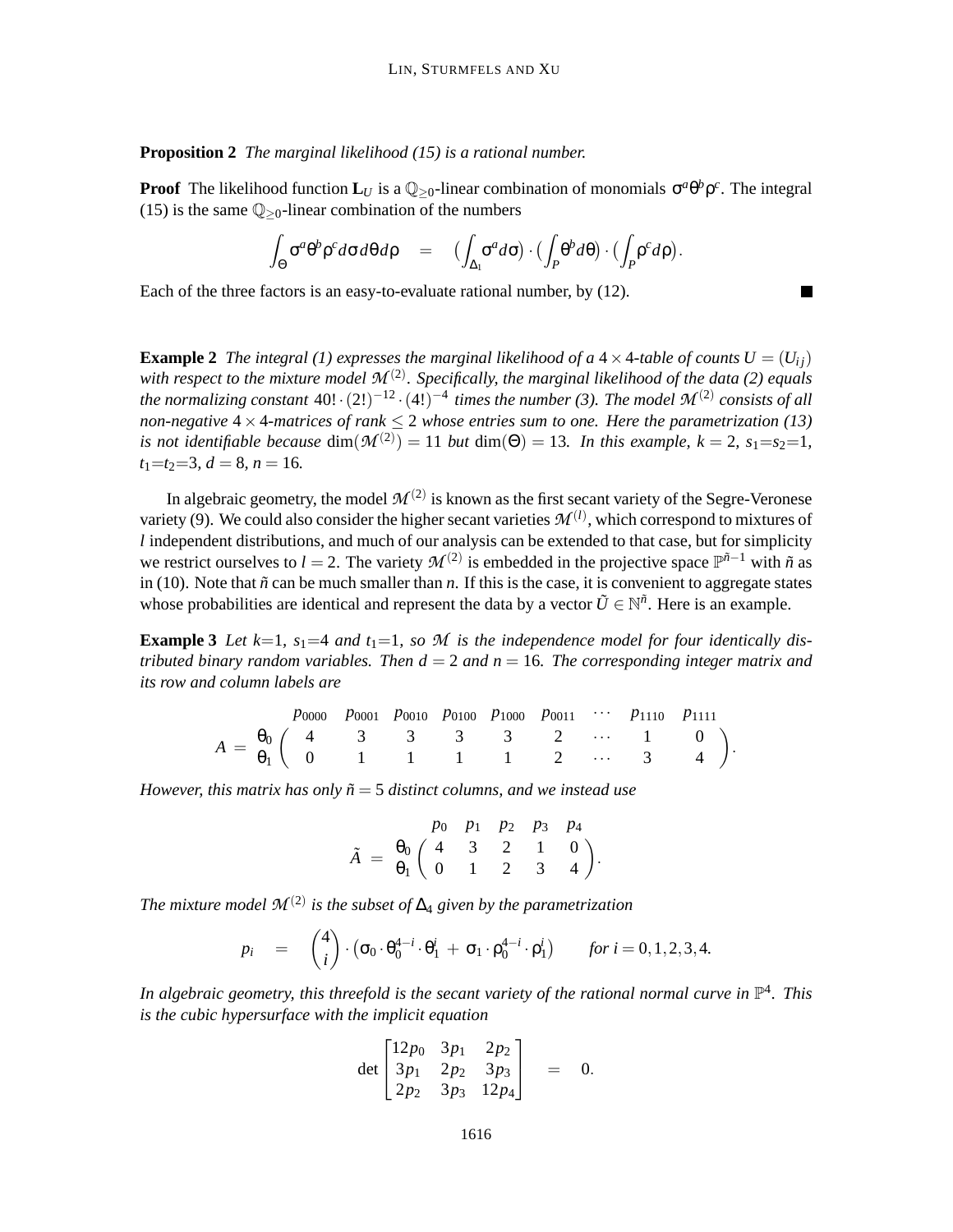In Hosten et al. (2005, Example 9), the likelihood function (14) was studied for the data

$$
\tilde{U} = (\tilde{U}_0, \tilde{U}_1, \tilde{U}_2, \tilde{U}_3, \tilde{U}_4) = (51, 18, 73, 25, 75).
$$

*It has three local maxima (modulo swapping* θ *and* ρ*) whose coordinates are algebraic numbers of degree* 12*. Using the methods to be described in the next two sections, we computed the exact value* of the marginal likelihood for the data  $\tilde{U}$  with respect to  $\mathcal{M}^{(2)}$ . The rational number (15) is found *to be the ratio of two relatively prime integers having* 530 *digits and* 552 *digits, and its numerical value is approximately* 0.7788716338838678611335742 · 10−<sup>22</sup> *.*

#### **3. Summation over a Zonotope**

Our starting point is the observation that the Newton polytope of the likelihood function (14) is a zonotope. Recall that the *Newton polytope* of a polynomial is the convex hull of all exponent vectors appearing in the expansion of that polynomial, and a polytope is a *zonotope* if it is the image of a standard cube under a linear map. See Cox et al. (2005, §7) and Ziegler (1995, §7) for further discussions. We are here considering the zonotope

$$
Z_A(U) = \sum_{\nu=1}^n U_{\nu} \cdot [0, a_{\nu}],
$$

where  $[0, a_v]$  represents the line segment between the origin and the point  $a_v \in \mathbb{R}^d$ , and the sum is a Minkowski sum of line segments. We write  $Z_A = Z_A(1,1,\ldots,1)$  for the basic zonotope spanned by the vectors  $a_v$ . Hence  $Z_A(U)$  is obtained by stretching  $Z_A$  along those vectors by factors  $U_v$ respectively. Assuming that the counts  $U<sub>v</sub>$  are all positive, we have

$$
\dim(Z_A(U)) = \dim(Z_A) = \text{rank}(A) = d - k + 1. \tag{16}
$$

The zonotope  $Z_A$  is related to the polytope  $P = \text{conv}(A)$  in (7) as follows. The dimension  $d - k =$  $t_1 + \cdots + t_k$  of *P* is one less than dim(*Z*<sub>*A*</sub>), and *P* appears as the *vertex figure* of the zonotope *Z*<sub>*A*</sub> at the distinguished vertex 0.

**Remark 3** *For higher mixtures M* (*l*) *, the Newton polytope of the likelihood function is isomorphic to the Minkowski sum of* (*l* −1)*-dimensional simplices in* R (*l*−1)*d . Only when l* = 2*, this Minkowski sum is a zonotope.*

The marginal likelihood (15) we wish to compute is the integral

$$
\int_{\Theta} \prod_{\nu=1}^{n} (\sigma_0 \theta^{a_{\nu}} + \sigma_1 \rho^{a_{\nu}})^{U_{\nu}} d\sigma d\theta d\rho
$$
\n(17)

times the constant  $N!/(U_1! \cdots U_n!)$ . Our approach to this computation is to sum over the lattice points in the zonotope  $Z_A(U)$ . If the matrix *A* has repeated columns, we may replace *A* with the reduced matrix  $\tilde{A}$  and *U* with the corresponding reduced data vector  $\tilde{U}$ . If one desires the marginal likelihood for the reduced data vector  $\tilde{U}$  instead of the original data vector  $U$ , the integral remains the same while the normalizing constant becomes

$$
\frac{N!}{\tilde{U}_1!\cdots \tilde{U}_{\tilde{n}}!}\cdot\alpha_1^{\tilde{U}_1}\cdots\alpha_{\tilde{n}}^{\tilde{U}_{\tilde{n}}},
$$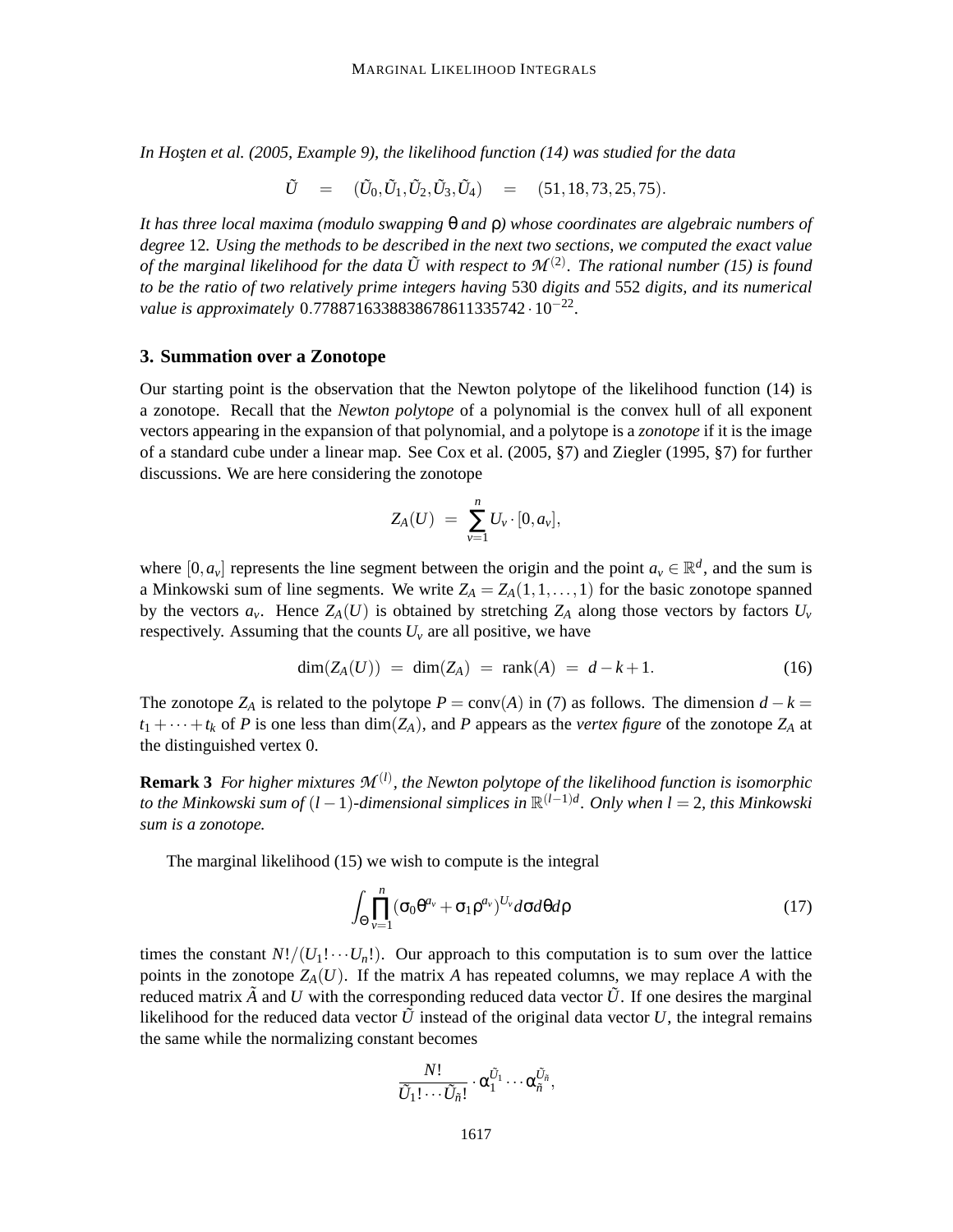where  $\alpha_i$  is the number of columns in *A* equal to the *i*-th column of  $\tilde{A}$ . In what follows we ignore the normalizing constant and focus on computing the integral (17) with respect to the original matrix *A*.

For a vector  $b \in \mathbb{R}^d_{\geq 0}$  we let  $|b|$  denote its  $L^1$ -norm  $\sum_{t=1}^d b_t$ . Recall from (8) that all columns of the  $d \times n$ -matrix *A* have the same coordinate sum

$$
a := |a_v| = s_1 + s_2 + \cdots + s_k
$$
, for all  $v = 1, 2, ..., n$ ,

and from (11) that we may denote the entries of a vector  $b \in \mathbb{R}^d$  by  $b_j^{(i)}$  $j_j^{(i)}$  for  $i = 1, \ldots, k$  and  $j =$  $0, \ldots, t_k$ . Also, let  $\mathbb L$  denote the image of the linear map  $A: \mathbb Z^n \to \mathbb Z^d$ . Thus  $\mathbb L$  is a sublattice of rank *d* − *k* + 1 in  $\mathbb{Z}^d$ . We abbreviate  $Z_A^{\mathbb{L}}$  $A^{\perp}_{A}(U) := Z_{A}(U) \cap \mathbb{L}$ . Now, using the binomial theorem, we have

$$
(\sigma_0 \theta^{a_v} + \sigma_1 \rho^{a_v})^{U_v} = \sum_{x_v=0}^{U_v} {U_v \choose x_v} \sigma_0^{x_v} \sigma_1^{U_v - x_v} \theta^{x_v \cdot a_v} \rho^{(U_v - x_v) \cdot a_v}.
$$

Therefore, in the expansion of the integrand in (17), the exponents of  $\theta$  are of the form of  $b =$  $\sum_{v} x_v a_v \in Z_A^{\mathbb{L}}$  $\frac{1}{4}$  (*U*), 0 ≤ *x*<sup>*v*</sup> ≤ *U<sub><i>v*</sub>. The other exponents may be expressed in terms of *b*. This gives us

$$
\prod_{\nu=1}^{n} (\sigma_0 \theta^{a_{\nu}} + \sigma_1 \rho^{a_{\nu}})^{U_{\nu}} = \sum_{\substack{b \in \mathbb{Z}_N^{\mathbb{L}}(U) \\ c = AU - b}} \phi_A(b, U) \cdot \sigma_0^{|b|/a} \cdot \sigma_1^{|c|/a} \cdot \theta^b \cdot \rho^c.
$$
\n(18)

Writing  $\mathbf{D}(U) = \{(x_1, \ldots, x_n) \in \mathbb{Z}^n : 0 \le x_\nu \le U_\nu, \nu = 1, \ldots, n\}$ , the coefficient in (18) equals

$$
\phi_A(b, U) = \sum_{\substack{Ax = b \\ x \in \mathbf{D}(U)}} \prod_{v=1}^n \binom{U_v}{x_v}.
$$
\n(19)

Thus, by formulas (12) and (18), the integral (17) evaluates to

$$
\sum_{\substack{b \in \mathbb{Z}_A^{\mathbb{L}}(U) \\ c = AU - b}} \phi_A(b, U) \cdot \frac{(|b|/a)! \, (|c|/a)!}{(|U|+1)!} \cdot \prod_{i=1}^k \left( \frac{t_i! \, b_0^{(i)}! \cdots b_{t_i}^{(i)}!}{(|b^{(i)}|+t_i)!} \, \frac{t_i! \, c_0^{(i)}! \cdots c_{t_i}^{(i)}!}{(|c^{(i)}|+t_i)!} \right). \tag{20}
$$

We summarize the result of this derivation in the following theorem.

**Theorem 4** *The marginal likelihood of the data U in the mixture model M* (2) *is equal to the sum (20) times the normalizing constant*  $N!/(U_1! \cdots U_n!)$ *.* 

Each individual summand in the formula (20) is a ratio of factorials and hence can be evaluated symbolically. The challenge in turning Theorem 4 into a practical algorithm lies in the fact that both of the sums (19) and (20) are over very large sets. We shall discuss these challenges and present techniques from both computer science and mathematics for addressing them.

We first turn our attention to the coefficients  $\phi_A(b, U)$  of the expansion (18). These quantities are written as an explicit sum in (19). The first useful observation is that these coefficients are also the coefficients of the expansion

$$
\prod_{v} (\theta^{a_v} + 1)^{U_v} = \sum_{b \in \mathbb{Z}_A^{\mathbb{L}}(U)} \phi_A(b, U) \cdot \theta^b, \tag{21}
$$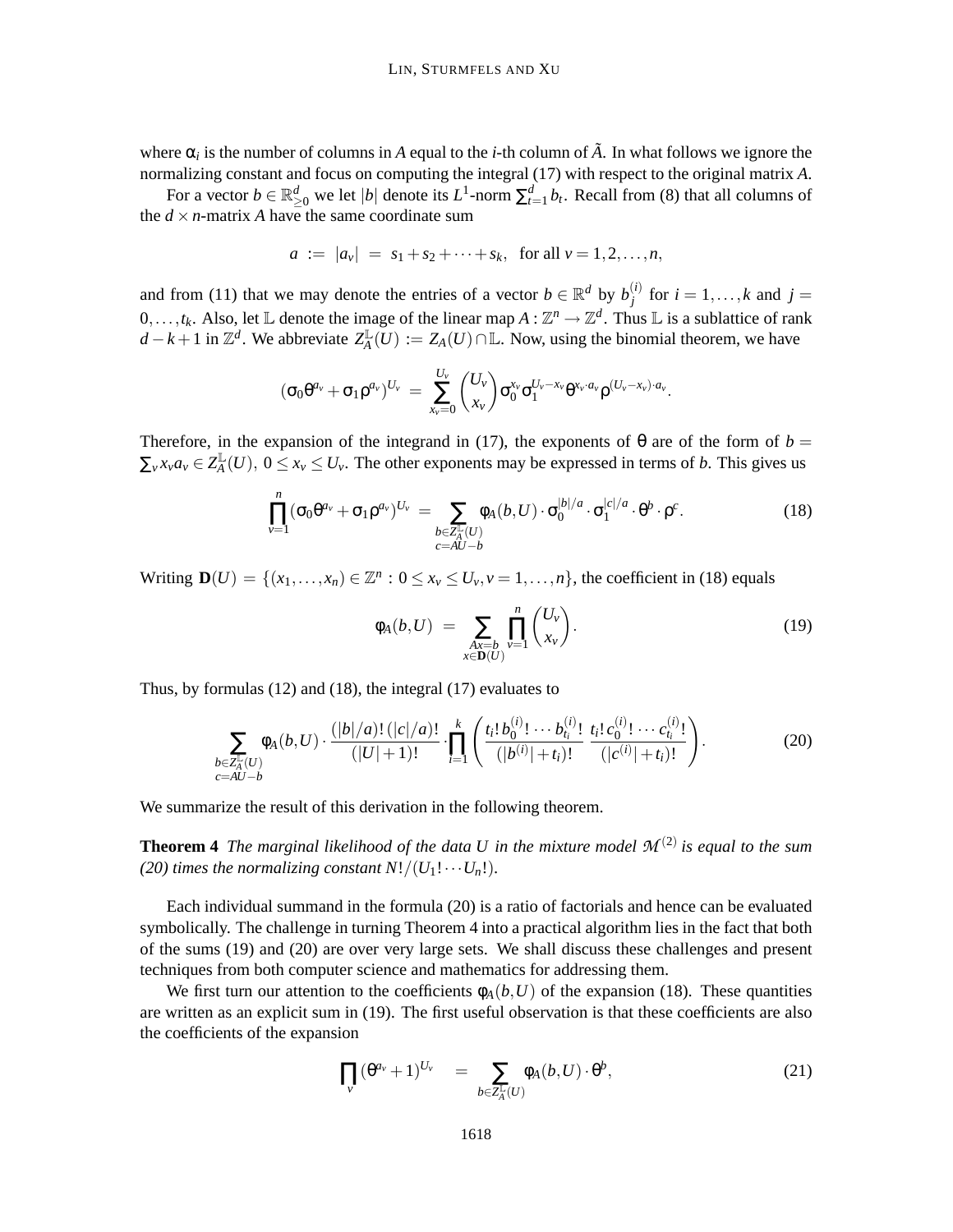which comes from substituting  $\sigma_i = 1$  and  $\rho_j = 1$  in (18). When the cardinality of  $Z_A^{\mathbb{L}}$  $^{\mathbb{L}}_{A}(U)$  is sufficiently small, the quantity  $\phi_A(b, U)$  can be computed quickly by expanding (21) using a computer algebra system. We used MAPLE for this and all other symbolic computations in this project.

If the expansion (21) is not feasible, then it is tempting to compute the individual  $\phi_A(b, U)$  via the sum-product formula (19). This method requires summation over the set  $\{x \in D(U) : Ax = b\}$ , which is the set of lattice points in an  $(n-d+k-1)$ -dimensional polytope. Even if this loop can be implemented, performing the sum in (19) symbolically requires the evaluation of many large binomials, causing the process to be rather inefficient.

An alternative is offered by the following recurrence formula:

$$
\phi_A(b, U) = \sum_{x_n=0}^{U_n} {U_n \choose x_n} \phi_{A \setminus a_n}(b - x_n a_n, U \setminus U_n).
$$
 (22)

This is equivalent to writing the integrand in (17) as

$$
\left(\prod_{\nu=1}^{n-1}(\sigma_0\theta^{a_{\nu}}+\sigma_1\rho^{a_{\nu}})^{U_{\nu}}\right)(\sigma_0\theta^{a_n}+\sigma_1\rho^{a_n})^{U_n}.
$$

More generally, for each  $0 < i < n$ , we have the recurrence

$$
\varphi_A(b,U)=\sum_{b'\in Z_{A'}^{\mathbb{L}}(U')}\varphi_{A'}(b',U')\cdot \varphi_{A\backslash A'}(b-b',U\setminus U'),
$$

where *A'* and *U'* consist of the first *i* columns and entries of *A* and *U* respectively. This corresponds to the factorization

$$
\left(\prod_{\nu=1}^i(\sigma_0\theta^{a_\nu}+\sigma_1\rho^{a_\nu})^{U_\nu}\right)\left(\prod_{\nu=i+1}^n(\sigma_0\theta^{a_\nu}+\sigma_1\rho^{a_\nu})^{U_\nu}\right).
$$

This formula gives flexibility in designing algorithms with different payoffs in time and space complexity, to be discussed in Section 4.

The next result records useful facts about the quantities  $\phi_A(b, U)$ .

**Proposition 5** *Suppose*  $b \in \mathbb{Z}_A^{\mathbb{L}}$ *A* (*U*) *and c* = *AU* −*b. Then, the following quantities are all equal to*  $\phi_A(b,U)$ :

$$
(1) \# \{ z \in \{0,1\}^N : A^U z = b \}, \text{ where } A^U \text{ is the extended matrix}
$$

$$
A^U := (\underbrace{a_1,\ldots,a_1}_{U_1}, \underbrace{a_2,\ldots,a_2}_{U_2},\ldots,\underbrace{a_n,\ldots,a_n}_{U_n}),
$$

*(2)*  $\phi_A(c, U)$ *, (3)*

$$
\sum_{\substack{Ax=b\\l_j\leq x_j\leq u_j}}\prod_{v=1}^n\binom{U_v}{x_v},
$$

where  $u_j = \min \{U_j\} \cup \{b_m/a_{jm}\}_{m=1}^n$  and  $l_j = U_j - \min \{U_j\} \cup \{c_m/a_{jm}\}_{m=1}^n$ .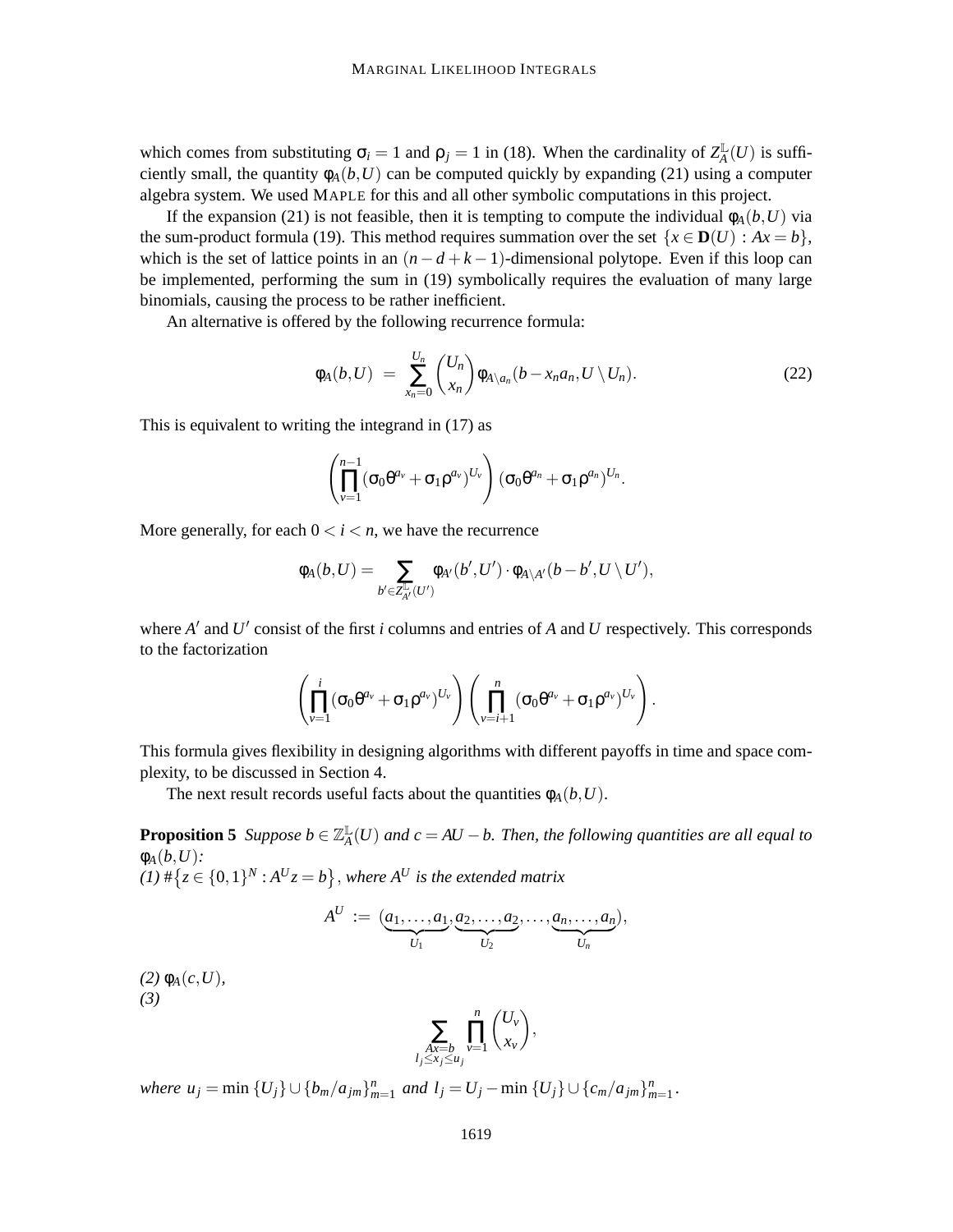**Proof** (1) This follows directly from (21).

(2) For each  $z \in \{0,1\}^N$  satisfying  $A^U z = b$ , note that  $\bar{z} = (1,1,\ldots,1) - z$  satisfies  $A^U \bar{z} = c$ , and vice versa. The conclusion thus follows from (1).

(3) We require  $Ax = b$  and  $x \in D(U)$ . If  $x_j > u_j = b_m/a_{jm}$  then  $a_{jm}x_j > b_m$ , which implies  $Ax \neq b$ . The lower bound is derived by a similar argument.

One aspect of our approach is the decision, for any given model *A* and data set *U*, whether or not to attempt the expansion (21) using computer algebra. This decision depends on the cardinality of the set  $Z_A^{\tilde{L}}$  $A(\mathcal{U})$ . In what follows, we compute the number exactly when *A* is unimodular. When *A* is not unimodular, we obtain useful lower and upper bounds.

Let *S* be any subset of the columns of *A*. We call *S independent* if its elements are linearly independent in R *d* . With *S* we associate the integer

$$
index(S) := [RS \cap \mathbb{L} : \mathbb{Z}S].
$$

This is the index of the abelian group generated by *S* inside the possibly larger abelian group of all lattice points in  $\mathbb{L} = \mathbb{Z}A$  that lie in the span of *S*. The following formula is due to R. Stanley and appears in Stanley (1991, Theorem 2.2):

**Proposition 6** *The number of lattice points in the zonotope*  $Z_A(U)$  *equals* 

$$
\#Z_A^{\mathbb{L}}(U) = \sum_{S \subseteq A \text{ indep.}} \text{index}(S) \cdot \prod_{a_v \in S} U_v. \tag{23}
$$

In fact, the number of monomials in (18) equals  $#M_A(U)$ , where  $M_A(U)$  is the set  $\{b \in Z_A^{\mathbb{L}}\}$  $_A^\mathbb{L}(U)$  :  $\phi_A(b, U) \neq 0$ , and this set can be different from  $Z_A^{\mathbb{L}}$  $A_{\text{A}}^{\text{L}}(U)$ . For that number we have the following bounds. The proof, which uses the methods in Stanley (1991, §2), will be omitted here.

**Theorem 7** *The number*  $#M_A(U)$  *of monomials in the expansion* (18) *of the likelihood function to be integrated satisfies the two inequalities*

$$
\sum_{S \subseteq A \text{ indep. } v \in S} \prod_{v \in S} U_v \leq #M_A(U) \leq \sum_{S \subseteq A \text{ indep.}} \text{index}(S) \cdot \prod_{v \in S} U_v. \tag{24}
$$

By definition, the matrix *A* is *unimodular* if index( $S$ ) = 1 for all independent subsets *S* of the columns of *A*. In this case, the upper bound coincides with the lower bound, and so  $M_A(U) = Z_A^{\mathbb{L}}$  $_A^{\mathbb{L}}(U).$ This happens in the classical case of two-dimensional contingency tables ( $k = 2$  and  $s_1 = s_2 = 1$ ). In general,  $\#Z_A^{\mathbb{L}}$  $\frac{d}{d}(U)/\#M_A(U)$  tends to 1 when all coordinates of *U* tend to infinity. This is why we believe that for computational purposes,  $\#Z_A^{\mathbb{L}}$  $A^{\perp}_{A}(U)$  is a good approximation of  $\#M_{A}(U)$ .

**Remark 8** *There exist integer matrices A for which* #*MA*(*U*) *does not agree with the upper bound in Theorem 7. However, we conjecture that*  $#M_A(U) = \#Z_A^{\mathbb{L}}$ *A* (*U*) *holds for matrices A of Segre-Veronese type as in (8) and strictly positive data vectors U.*

**Example 4** *Consider the* 100 Swiss Francs *example in Section 1. Here A is unimodular and it has* 16145 *independent subsets S. The corresponding sum of* 16145 *squarefree monomials in (23) gives the number of terms in the expansion of (4). For the data U in (2) this sum evaluates to* 3,892,097*.*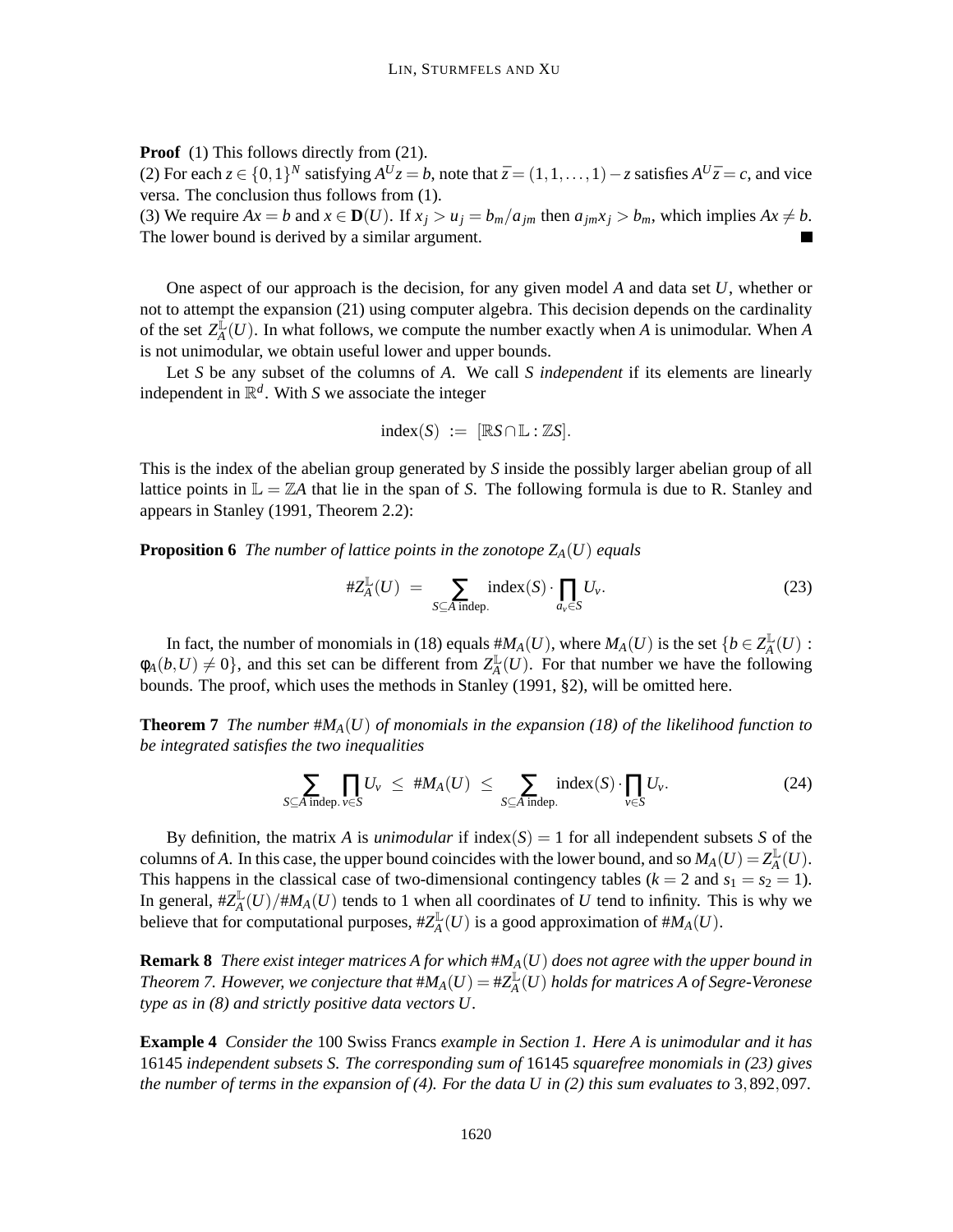**Example 5** *We consider the matrix and data from Example 3.*

$$
\begin{array}{rcl}\n\tilde{A} & = & \begin{pmatrix} 0 & 1 & 2 & 3 & 4 \\ 4 & 3 & 2 & 1 & 0 \end{pmatrix} \\
\tilde{U} & = & \begin{pmatrix} 51, 18, 73, 25, 75 \end{pmatrix}\n\end{array}
$$

*By Theorem 7, the lower bound is 22,273 and the upper bound is 48,646. Here the number*  $#M_{\tilde{A}}(\tilde{U})$ *of monomials agrees with the latter.*

We next present a formula for index(*S*) when *S* is any linearly independent subset of the columns of the matrix *A*. After relabeling we may assume that  $S = \{a_1, \ldots, a_k\}$  consists of the first *k* columns of *A*. Let  $H = VA$  denote the row Hermite normal form of *A*. Here  $V \in SL_d(\mathbb{Z})$  and *H* satisfies

$$
H_{ij} = 0 \text{ for } i > j \text{ and } 0 \le H_{ij} < H_{jj} \text{ for } i < j.
$$

Hermite normal form is a built-in function in computer algebra systems. For instance, in MAPLE the command is ihermite. Using the invertible matrix  $V$ , we may replace  $A$  with  $H$ , so that  $\mathbb{R}S$ becomes  $\mathbb{R}^k$  and  $\mathbb{Z}S$  is the image over  $\mathbb{Z}$  of the upper left  $k \times k$ -submatrix of *H*. We seek the index of that lattice in the possibly larger lattice  $\mathbb{Z} A \cap \mathbb{Z}^k$ . To this end we compute the column Hermite normal form  $H' = HV'$ . Here  $V' \in SL_n(\mathbb{Z})$  and  $H'$  satisfies

$$
H'_{ij} = 0 \text{ if } i > j \text{ or } j > d \text{ and } 0 \le H_{ij} < H_{ii} \text{ for } i < j.
$$

The lattice  $\mathbb{Z}A \cap \mathbb{Z}^k$  is spanned by the first *k* columns of *H*<sup>'</sup>, and this implies

index(S) = 
$$
\frac{H_{11}H_{22} \cdots H_{kk}}{H'_{11}H'_{22} \cdots H'_{kk}}.
$$

#### **4. Algorithms**

In this section we discuss algorithms for computing the integral (17) exactly, and we discuss their advantages and limitations. In particular, we examine four main techniques which represent the formulas (20), (21), (16) and (22) respectively. The practical performance of the various algorithms is compared by computing the integral in Example 3.

A MAPLE library which implements our algorithms is made available at

http://math.berkeley.edu/˜shaowei/integrals.html.

The input for our MAPLE code consists of parameter vectors  $s = (s_1, \ldots, s_k)$  and  $t = (t_1, \ldots, t_k)$  as well as a data vector  $U \in \mathbb{N}^n$ . This input uniquely specifies the  $d \times n$ -matrix A. Here d and n are as in (5). The output features the matrices *A* and  $\tilde{A}$ , the marginal likelihood integrals for *M* and  $\mathcal{M}^{(2)}$ , as well as the bounds in (24).

We tacitly assume that *A* has been replaced with the reduced matrix  $\vec{A}$ . Thus from now on we assume that *A* has no repeated columns. This requires some care concerning the normalizing constants. All columns of the matrix *A* have the same coordinate sum *a*, and the convex hull of the columns is the polytope  $P = \Delta_{t_1} \times \Delta_{t_2} \times \cdots \times \Delta_{t_k}$ . Our domain of integration is the following polytope of dimension  $2d - 2k + 1$ :

$$
\Theta = \Delta_1 \times P \times P.
$$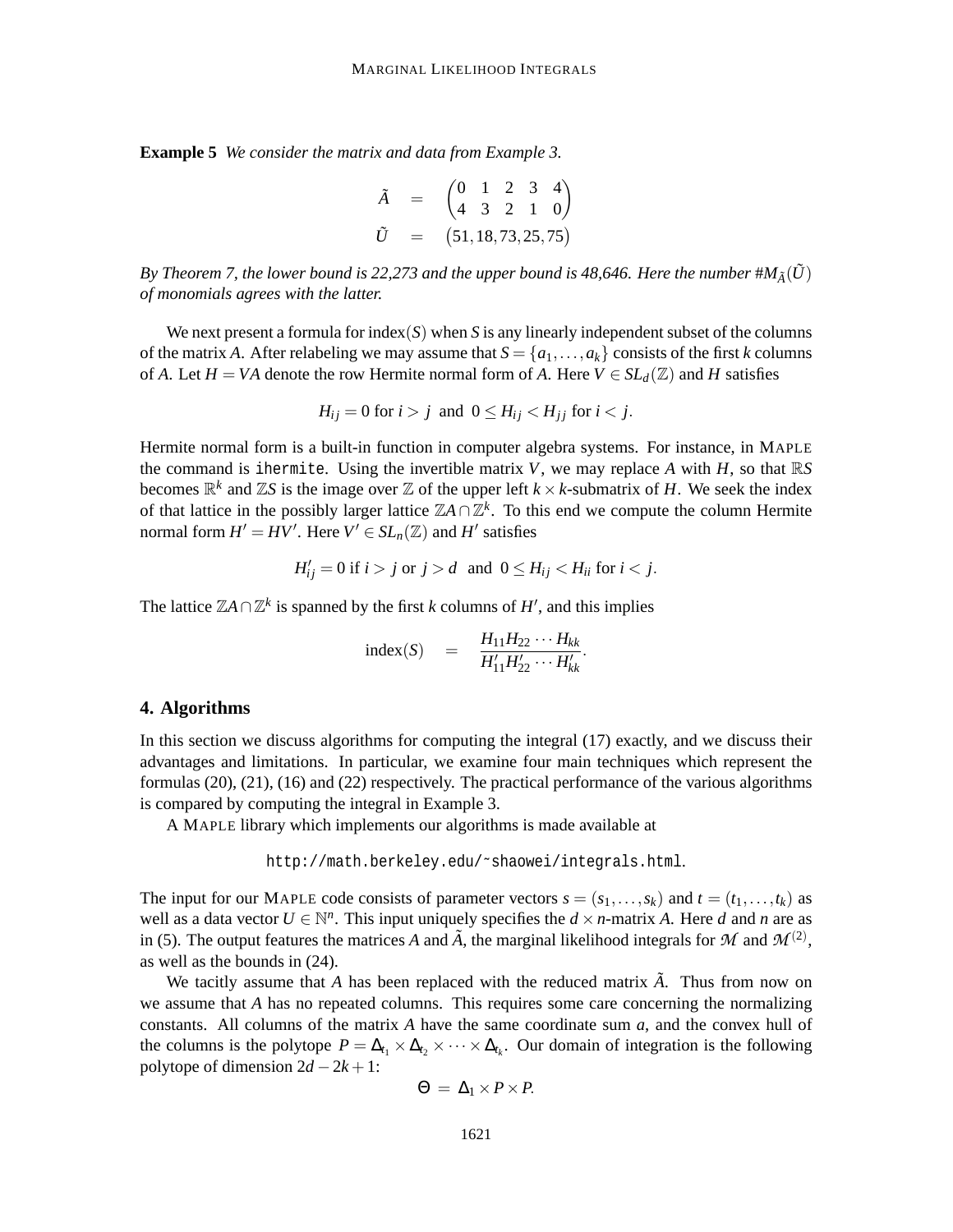We seek to compute the rational number

$$
\int_{\Theta} \prod_{v=1}^{n} (\sigma_0 \theta^{a_v} + \sigma_1 \rho^{a_v})^{U_v} d\sigma d\theta d\rho, \qquad (25)
$$

where integration is with respect to Lebesgue probability measure. Our MAPLE code outputs this integral multiplied with the statistically correct normalizing constant. That constant will be ignored in what follows. In our complexity analysis, we fix *A* while allowing the data *U* to vary. The complexities will be given in terms of the sample size  $N = U_1 + \cdots + U_n$ .

#### **4.1 Ignorance is Costly**

Given an integration problem such as (25), a first attempt is to use the symbolic integration capabilities of a computer algebra package such as MAPLE. We refer to this method as *ignorant integration*:

```
U := [51, 18, 73, 25, 75]:
f : = (s*t^4 + (1-s)*p^4) )<sup>^</sup>U[1] *
      (s*t^3*(1-t) + (1-s)*p^3*(1-p) )^U[2] *(s*tˆ2*(1-t)ˆ2+(1-s)*pˆ2*(1-p)ˆ2)ˆU[3] *
      (s*t * (1-t)^3+(1-s)*p * (1-p)^3)`U[4] *
      (s * (1-t)^4 + (1-s) * (1-p)^4)<sup>'U[5]</sub>:</sup>
II := int(int(f,p=0..1),t=0..1),s=0..1);
```
In the case of mixture models, recognizing the integral as the sum of integrals of monomials over a polytope allows us to avoid the expensive integration step above by using (20). To demonstrate the power of using (20), we implemented a simple algorithm that computes each  $\phi_A(b, U)$  using the naive expansion in (19). We computed the integral in Example 3 with a small data vector  $U = (2, 2, 2, 2, 2)$ , which is the rational number

$$
\frac{66364720654753}{59057383987217015339940000},
$$

and summarize the run-times and memory usages of the two algorithms in the table below. All experiments reported in this section are done in MAPLE.

|                      | Time(seconds) | Memory(bytes) |
|----------------------|---------------|---------------|
| Ignorant Integration | 16.331        | 155,947,120   |
| Naive Expansion      | 0.007         | 458,668       |

For the remaining comparisons in this section, we no longer consider the ignorant integration algorithm because it is computationally too expensive.

# **4.2 Symbolic Expansion of the Integrand**

While ignorant use of a computer algebra system is unsuitable for computing our integrals, we can still exploit its powerful polynomial expansion capabilities to find the coefficients of (21). A major advantage is that it is very easy to write code for this method. We compare the performance of this symbolic expansion algorithm against that of the naive expansion algorithm. The table below concerns computing the coefficients  $\phi_A(b, U)$  for the original data  $U = (51, 18, 73, 25, 75)$ . The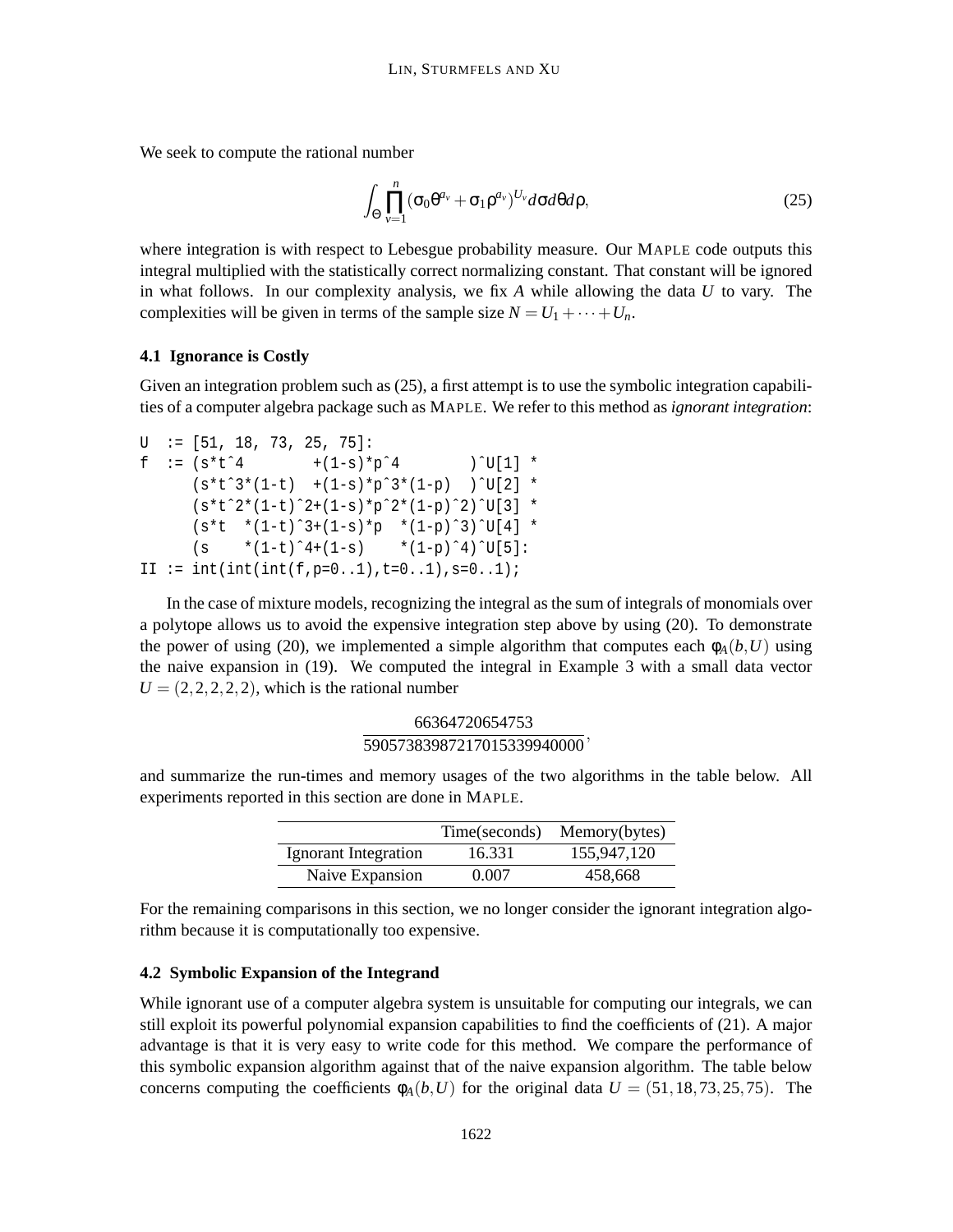column "Extract" refers to the time taken to extract the coefficients  $\phi_A(b, U)$  from the expansion of the polynomial, while the column "Sum" shows the time taken to evaluate (20) after all the needed values of  $\phi_A(b, U)$  had been computed and extracted.

|                    |               | Memory                   |       |                          |
|--------------------|---------------|--------------------------|-------|--------------------------|
|                    | $\phi_A(b,U)$ | Extract Sum              | Total | (bytes)                  |
| Naive Expansion    | 2764.35       | $\overline{\phantom{a}}$ |       | 31.19 2795.54 10,287,268 |
| Symbolic Expansion | 28.73         | 962.86                   |       | 29.44 1021.03 66,965,528 |

# **4.3 Storage and Evaluation of**  $\phi_A(b, U)$

Symbolic expansion is fast for computing  $\phi_A(b, U)$ , but it has two drawbacks: high memory usage and the long time it takes to extract the values of  $\phi_A(b, U)$ . One solution is to create specialized data structures and algorithms for expanding (21), rather using than those offered by MAPLE.

First, we tackle the problem of storing the coefficients  $\phi_A(b, U)$  for  $b \in Z_A^{\mathbb{L}}$  $^{\mathbb{L}}_{A}(U)$  ⊂  $\mathbb{R}^{d}$  as they are being computed. One naive method is to use a *d*-dimensional array φ[·]. However, noting that *A* is not row rank full, we can use a  $d_0$ -dimensional array to store  $\phi_A(b, U)$ , where  $d_0 = \text{rank}(A)$  $d - k + 1$ . Furthermore, by Proposition 5(2), the expanded integrand is a symmetric polynomial, so only half the coefficients need to be stored. We will leave out the implementation details so as not to complicate our discussions. In our algorithms, we will assume that the coefficients are stored in a  $d_0$ -dimensional array  $\phi[\cdot]$ , and the entry that represents  $\phi_A(b, U)$  will be referred to as  $\phi[b]$ .

Next, we discuss how  $\phi_A(b, U)$  can be computed. One could use the naive expansion (19), but this involves evaluating many binomials coefficients and products, so the algorithm is inefficient for data vectors with large coordinates. A more efficient solution uses the recurrence formula (22):

### **Algorithm 1 (RECURRENCE(***A***,** *U***))**

**Input:** *The matrix A and the vector U.* **Output:** *The coefficients*  $\phi_A(b, U)$ *.* **Step 1***: Create a d*0*-dimensional array* φ *of zeros.* **Step 2***: For each*  $x \in \{0, 1, ..., U_1\}$  *set* 

$$
\phi[xa_1] := \binom{U_1}{x}.
$$

**Step 3***: Create a new d*<sub>0</sub>-dimensional array φ'.

**Step 4**: For each 
$$
2 \leq j \leq n
$$
 do

*1. Set all the entries of* φ ′ *to* 0*.*

*2. For each x* ∈ {0,1,...,*Uj*} *do For each non-zero entry* φ[*b*] *in* φ *do Increment*  $\phi'[b + xa_j]$  *by*  $\binom{U_j}{x}\phi[b]$ . *3. Replace* φ *with* φ ′ *.*

**Step 5***: Output the array* φ*.*

The space complexity of this algorithm is  $O(N^{d_0})$  and its time complexity is  $O(N^{d_0+1})$ . By comparison, the naive expansion algorithm has space complexity  $O(N^d)$  and time complexity  $O(N^{n+1})$ .

We now turn our attention to computing the integral (25). One major issue is the lack of memory to store all the terms of the expansion of the integrand. We overcome this problem by writing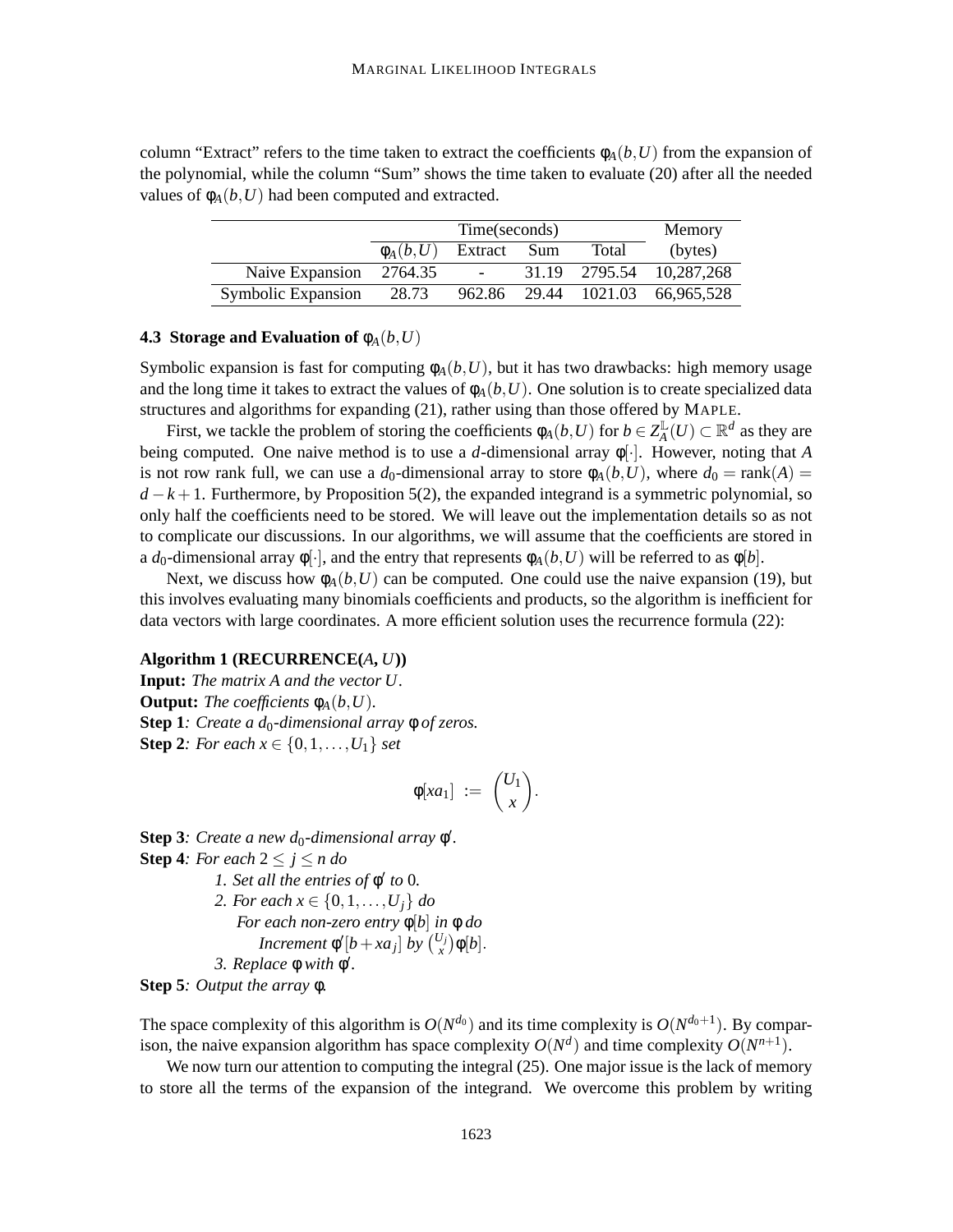the integrand as a product of smaller factors which can be expanded separately. In particular, we partition the columns of *A* into submatrices  $A^{[1]}, \ldots, A^{[m]}$  and let  $U^{[1]}, \ldots, U^{[m]}$  be the corresponding partition of *U*. Thus the integrand becomes

$$
\prod_{j=1}^m\prod_{\nu}(\sigma_0\theta^{a_{\nu}^{[j]}}+\sigma_1\rho^{a_{\nu}^{[j]}})^{U_{\nu}^{[j]}},
$$

where  $a_{\nu}^{[j]}$  is the *v*th column in  $A^{[j]}$ . The resulting algorithm for evaluating the integral is as follows:

#### **Algorithm 2 (Fast Integral)**

**Input:** The matrices  $A^{[1]}, \ldots, A^{[m]}$ , vectors  $U^{[1]}, \ldots, U^{[m]}$  and the vector t. **Output:** *The value of the integral (25) in exact rational arithmetic.* **Step 1***: For*  $1 \leq j \leq m$ , *compute*  $\phi^{[j]} := \text{RECURRENCE}(A^{[j]}, U^{[j]})$ *.* **Step 2***: Set I* := 0*.* **Step 3***: For each non-zero entry*  $\phi^{[1]}[b^{[1]}]$  *in*  $\phi^{[1]}$  *do . .*

$$
\begin{aligned}\n\text{For each non-zero entry } \phi^{[m]}[b^{[m]}] \text{ in } \phi^{[m]} \text{ do} \\
\text{Set } b &:= b^{[1]} + \dots + b^{[m]}, \text{ } c := AU - b, \text{ } \phi := \prod_{j=1}^{m} \phi^{[j]}[b^{[j]}]. \\
\text{Increment } I \text{ by} \\
\phi \cdot \frac{(|b|/a)!(|c|/a)!}{(|U|+1)!} \cdot \prod_{i=1}^{k} \frac{t_i! b_0^{(i)}! \cdots b_{i_i}^{(i)}!}{(|b^{(i)}|+t_i)!} \frac{t_i! c_0^{(i)}! \cdots c_{i_i}^{(i)}!}{(|c^{(i)}|+t_i)!}.\n\end{aligned}
$$

**Step 4***: Output the sum I.*

The algorithm can be sped up by precomputing the factorials used in the product in Step 3. The space and time complexity of this algorithm is  $O(N^S)$  and  $O(N^T)$  respectively, where  $S = \max_i \text{rank } A^{[i]}$ and  $T = \sum_i \text{rank} A^{[i]}$ . From this, we see that the splitting of the integrand should be chosen wisely to achieve a good pay-off between the two complexities.

In the table below, we compare the naive expansion algorithm and the fast integral algorithm for the data  $U = (51, 18, 73, 25, 75)$ . We also compare the effect of splitting the integrand into two factors, as denoted by  $m = 1$  and  $m = 2$ . For  $m = 1$ , the fast integral algorithm takes significantly less time than naive expansion, and requires only about 1.5 times more memory.

|                       | Time(minutes) | Memory(bytes) |
|-----------------------|---------------|---------------|
| Naive Expansion       | 43.67         | 9,173,360     |
| Fast Integral $(m=1)$ | 1.76          | 13.497.944    |
| Fast Integral $(m=2)$ | 139.47        | 6,355,828     |

# **4.4 Limitations and Applications**

While our algorithms are optimized for exact evaluation of integrals for mixtures of independence models, they may not be practical for applications involving large sample sizes. To demonstrate their limitations, we vary the sample sizes in Example 3 and compare the computation times. The data vectors *U* are generated by scaling  $U = (51, 18, 73, 25, 75)$  according to the sample size *N* and rounding off the entries. Here, *N* is varied from 110 to 300 by increments of 10. Figure 1 shows a logarithmic plot of the results. The times taken for  $N = 110$  and  $N = 300$  are 3.3 and 98.2 seconds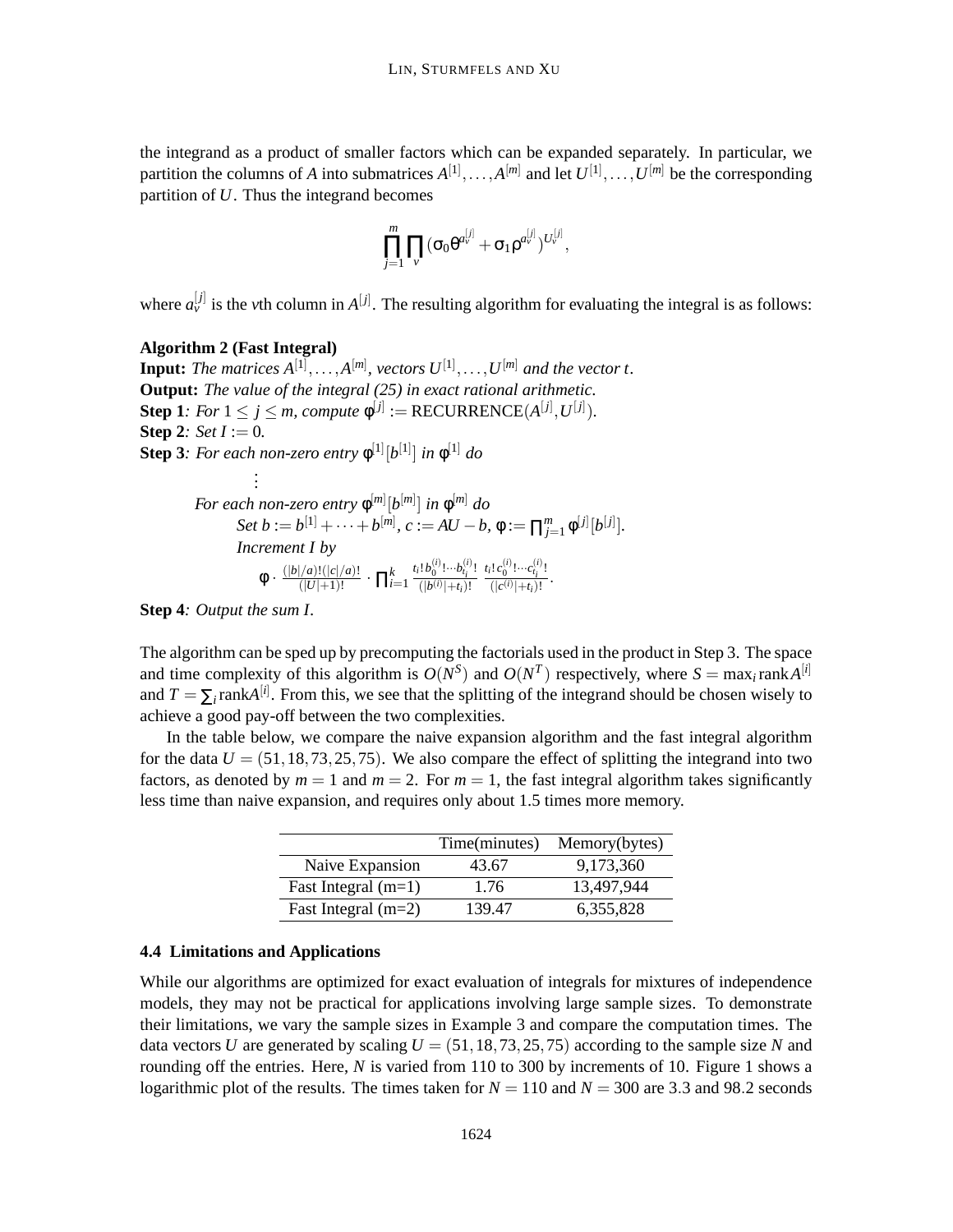

Figure 1: Comparison of computation time against sample size.

respectively. Computation times for larger samples may be extrapolated from the graph. Indeed, a sample size of 5000 could take more than 13 days.

For other models, such as the 100 *Swiss Francs* example in Section 1 and that of the schizophrenic patients in Example 9, the limitations are even more apparent. In the table below, for each example we list the sample size, computation time, rank of the corresponding *A*-matrix and the number of terms in the expansion of the integrand. Despite having smaller sample sizes, the computations for the latter two examples take a lot more time. This may be attributed to the higher ranks of the *A*-matrices and the larger number of terms that need to be summed up in our algorithm.

|                            | <b>Size</b> | Time     | Rank | #Terms       |
|----------------------------|-------------|----------|------|--------------|
| Coin Toss $242$            |             | 45 sec   |      | 48,646       |
| 100 Swiss Francs           | 40          | $15$ hrs |      | 3,892,097    |
| Schizophrenic Patients 132 |             | 16 days  |      | 34, 177, 836 |

Despite their high complexities, we believe our algorithms are important because they provide a gold standard with which approximation methods such as those studied in Chickering and Heckerman (1997) can be compared. Below, we use our exact methods to ascertain the accuracy of asymptotic formula derived in Watanabe (2001) and Watanabe and Yamazaki (2003, 2004) using desingularization methods from algebraic geometry.

**Example 6** *Consider the model from Example 3. Choose data vectors*  $U = (U_0, U_1, U_2, U_3, U_4)$  *with*  $U_i = Nq_i$  *where N is a multiple of* 16 *and* 

$$
q_i = \frac{1}{16} {4 \choose i}, \quad i = 0, 1, ..., 4.
$$

*Let*  $I_N(U)$  *be the integral (25). Define* 

$$
F_N(U) = N \sum_{i=0}^4 q_i \log q_i - \log I_N(U).
$$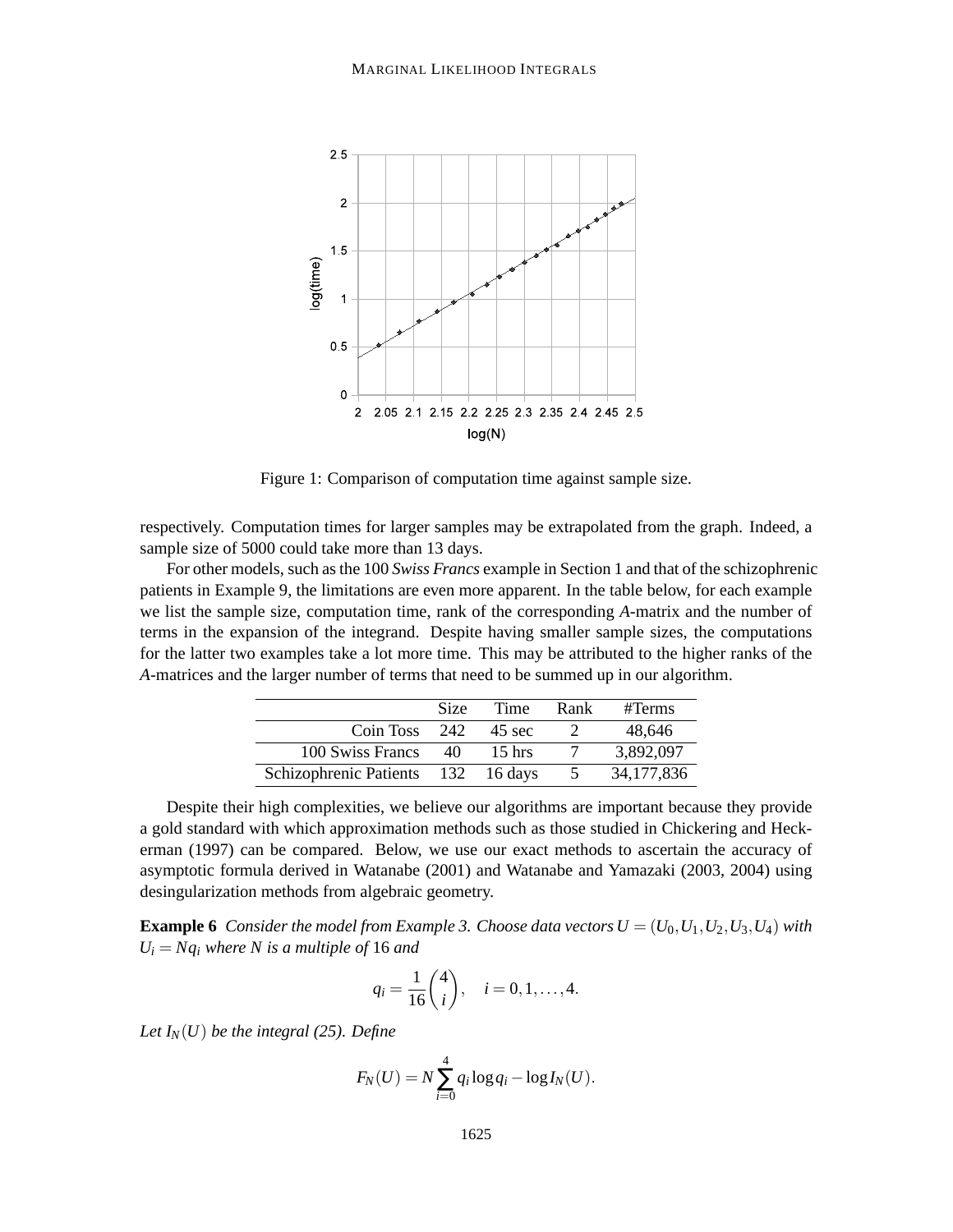*According to Watanabe and Yamazaki (2004), for large N we have the asymptotics*

$$
E_U[F_N(U)] = \frac{3}{4}\log N + O(1)
$$
\n(26)

*where the expectation E<sup>U</sup> is taken over all U with sample size N under the distribution defined by*  $q = (q_0, q_1, q_2, q_3, q_4)$ *. Thus, we should expect* 

$$
F_{16+N} - F_N \approx \frac{3}{4} \log(16+N) - \frac{3}{4} \log N =: g(N).
$$

*We compute*  $F_{16+N} - F_N$  *using our exact methods and list the results below.* 

| N   | $F_{16+N} - F_N$ | g(N)        |
|-----|------------------|-------------|
| 16  | 0.21027043       | 0.225772497 |
| 32  | 0.12553837       | 0.132068444 |
| 48  | 0.08977938       | 0.093704053 |
| 64  | 0.06993586       | 0.072682510 |
| 80  | 0.05729553       | 0.059385934 |
| 96  | 0.04853292       | 0.050210092 |
| 112 | 0.04209916       | 0.043493960 |

*Clearly, the table supports our conclusion. The coefficient* 3/4 *of* log*N in the formula (26) is known as the* real log-canonical threshold *of the statistical model. The example suggests that our method could be developed into a numerical technique for computing the real log-canonical threshold.*

# **5. Back to Bayesian Statistics**

In this section we discuss how the exact integration approach presented here interfaces with issues in Bayesian statistics. The first concerns the rather restrictive assumption that our marginal likelihood integral be evaluated with respect to the uniform distribution (Lesbegue measure) on the parameter space Θ. It is standard practice to compute such integrals with respect to *Dirichlet priors*, and we shall now explain how our algorithms can be extended to Dirichlet priors. That extension is also available as a feature in our MAPLE implementation.

Recall that the *Dirichlet distribution*  $Dir(\alpha)$  is a continuous probability distribution parametrized by a vector  $\alpha = (\alpha_0, \alpha_1, \dots, \alpha_m)$  of positive reals. It is the multivariate generalization of the beta distribution and is conjugate prior (in the Bayesian sense) to the multinomial distribution. This means that the probability distribution function of  $Dir(\alpha)$  specifies the belief that the probability of the *i*th among  $m+1$  events equals  $\theta_i$  given that it has been observed  $\alpha_i - 1$  times. More precisely, the probability density function  $f(\theta; \alpha)$  of Dir( $\alpha$ ) is supported on the *m*-dimensional simplex

$$
\Delta_m = \{(\theta_0,\ldots,\theta_m) \in \mathbb{R}_{\geq 0}^m : \theta_0 + \cdots + \theta_m = 1\},\
$$

and it equals

$$
f(\theta_0,\ldots,\theta_m;\alpha_0,\ldots,\alpha_m) \quad = \quad \frac{1}{\mathbb{B}(\alpha)} \cdot \theta_0^{\alpha_0-1} \theta_1^{\alpha_1-1} \cdots \theta_m^{\alpha_m-1} \ =: \ \frac{\theta^{\alpha-1}}{\mathbb{B}(\alpha)}.
$$

Here the normalizing constant is the multinomial beta function

$$
\mathbb{B}(\alpha) = \frac{m!\Gamma(\alpha_0)\Gamma(\alpha_1)\cdots\Gamma(\alpha_m)}{\Gamma(\alpha_0+\alpha_1+\cdots+\alpha_m)}.
$$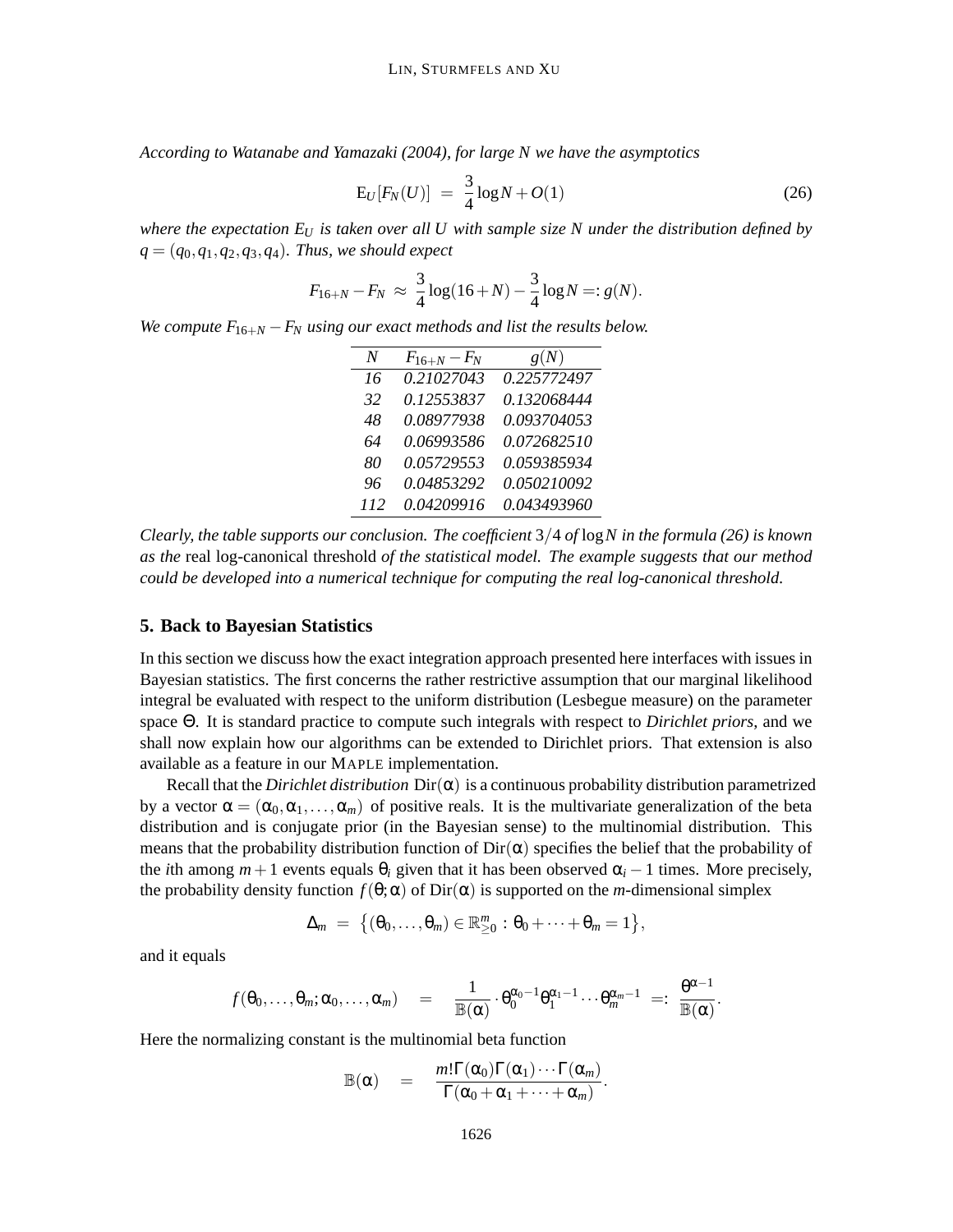Note that, if the  $\alpha_i$  are all integers, then this is the rational number

$$
\mathbb{B}(\alpha) = \frac{m!(\alpha_0-1)!(\alpha_1-1)!\cdots(\alpha_m-1)!}{(\alpha_0+\cdots+\alpha_m-1)!}.
$$

Thus the identity (12) is the special case of the identity  $\int_{\Delta_m} f(\theta; \alpha) d\theta = 1$  for the density of the Dirichlet distribution when all  $\alpha_i = b_i + 1$  are integers.

We now return to the marginal likelihood for mixtures of independence models. To compute this quantity with respect to Dirichlet priors means the following. We fix positive real numbers  $\alpha_0, \alpha_1$ , and  $\beta_i^{(i)}$  $\gamma_j^{(i)}$  and  $\gamma_j^{(i)}$ *i*<sup>*j*</sup> for  $i = 1, ..., k$  and  $j = 0, ..., t_i$ . These specify Dirichlet distributions on  $\Delta_1$ , *P* and *P*. Namely, the Dirichlet distribution on *P* given by the  $\beta_j^{(i)}$  $j_j^{(l)}$  is the product probability measure given by taking the Dirichlet distribution with parameters  $(\beta_0^{(i)})$  $_{0}^{(i)}, \beta_{1}^{(i)}$  $\mathcal{B}_{t_i}^{(i)}, \ldots, \mathcal{B}_{t_i}^{(i)}$  $t_i^{(i)}$  on the *i*-th factor  $\Delta_{t_i}$  in the product (7) and similarly for the  $\gamma_i^{(i)}$  $j^{(l)}$ . The resulting product probability distribution on  $\Theta = \Delta_1 \times P \times P$  is called the *Dirichlet distribution* with parameters  $(\alpha, \beta, \gamma)$ . Its probability density function is the product of the respective densities:

$$
f(\sigma,\theta,\rho;\alpha,\beta,\gamma) = \frac{\sigma^{\alpha-1}}{\mathbb{B}(\alpha)} \cdot \prod_{i=1}^k \frac{(\theta^{(i)})^{\beta^{(i)}-1}}{\mathbb{B}(\beta^{(i)})} \cdot \prod_{i=1}^k \frac{(\rho^{(i)})^{\gamma^{(i)}-1}}{\mathbb{B}(\gamma^{(i)})}.
$$
 (27)

By the marginal likelihood with Dirichlet priors we mean the integral

$$
\int_{\Theta} \mathbf{L}_U(\sigma, \theta, \rho) f(\sigma, \theta, \rho; \alpha, \beta, \gamma) d\sigma d\theta d\rho.
$$
\n(28)

This is a modification of (15) and it depends not just on the data *U* and the model  $\mathcal{M}^{(2)}$  but also on the choice of Dirichlet parameters  $(\alpha, \beta, \gamma)$ . When the coordinates of these parameters are arbitrary positive reals but not integers, then the value of the integral (28) is no longer a rational number. Nonetheless, it can be computed exactly as follows. We abbreviate the product of gamma functions in the denominator of the density (27) as follows:

$$
\mathbb{B}(\alpha,\beta,\gamma) \ := \ \mathbb{B}(\alpha) \cdot \prod_{i=1}^k \mathbb{B}(\beta^{(i)}) \cdot \prod_{i=1}^k \mathbb{B}(\gamma^{(i)}).
$$

Instead of the integrand (18) we now need to integrate

$$
\sum_{\substack{b \in \mathbb{Z}_A^{\mathbb{L}}(U) \\ c = A U - b}} \frac{\varphi_A(b,U)}{\mathbb{B}(\alpha,\beta,\gamma)} \cdot \sigma_0^{|b|/a+\alpha_0-1} \cdot \sigma_1^{|c|/a+\alpha_1-1} \cdot \theta^{b+\beta-1} \cdot \rho^{c+\gamma-1}
$$

with respect to Lebesgue probability measure on Θ. Doing this term by term, as before, we obtain the following modification of Theorem 4.

**Corollary 9** *The marginal likelihood of the data U in the mixture model*  $\mathcal{M}^{(2)}$  *with respect to Dirichlet priors with parameters* (α,β, γ) *equals*

$$
\frac{\frac{N!}{U_1!\cdots U_n!\cdot \mathbb{B}(\alpha,\beta,\gamma)}\cdot\sum_{b\in Z_A^\mathbb{L}(U)}\varphi_A\big(b,U\big)\,\frac{\Gamma(|b|/a+\alpha_0)\Gamma(|c|/a+\alpha_1)}{\Gamma(|U|+|\alpha|)}\\\cdot \prod_{i=1}^k\big(\frac{\iota_i!\Gamma(b_0^{(i)}+\beta_0^{(i)})\cdots\Gamma(b_i^{(i)}+\beta_i^{(i)})}{\Gamma(|b^{(i)}|+|\beta^{(i)}|)}\,\,\frac{\iota_i!\Gamma(c_0^{(i)}+\gamma_0^{(i)})\cdots\Gamma(c_{i_i}^{(i)}+\gamma_{i_i}^{(i)})}{\Gamma(|c^{(i)}|+|\gamma^{(i)}|)}\big).
$$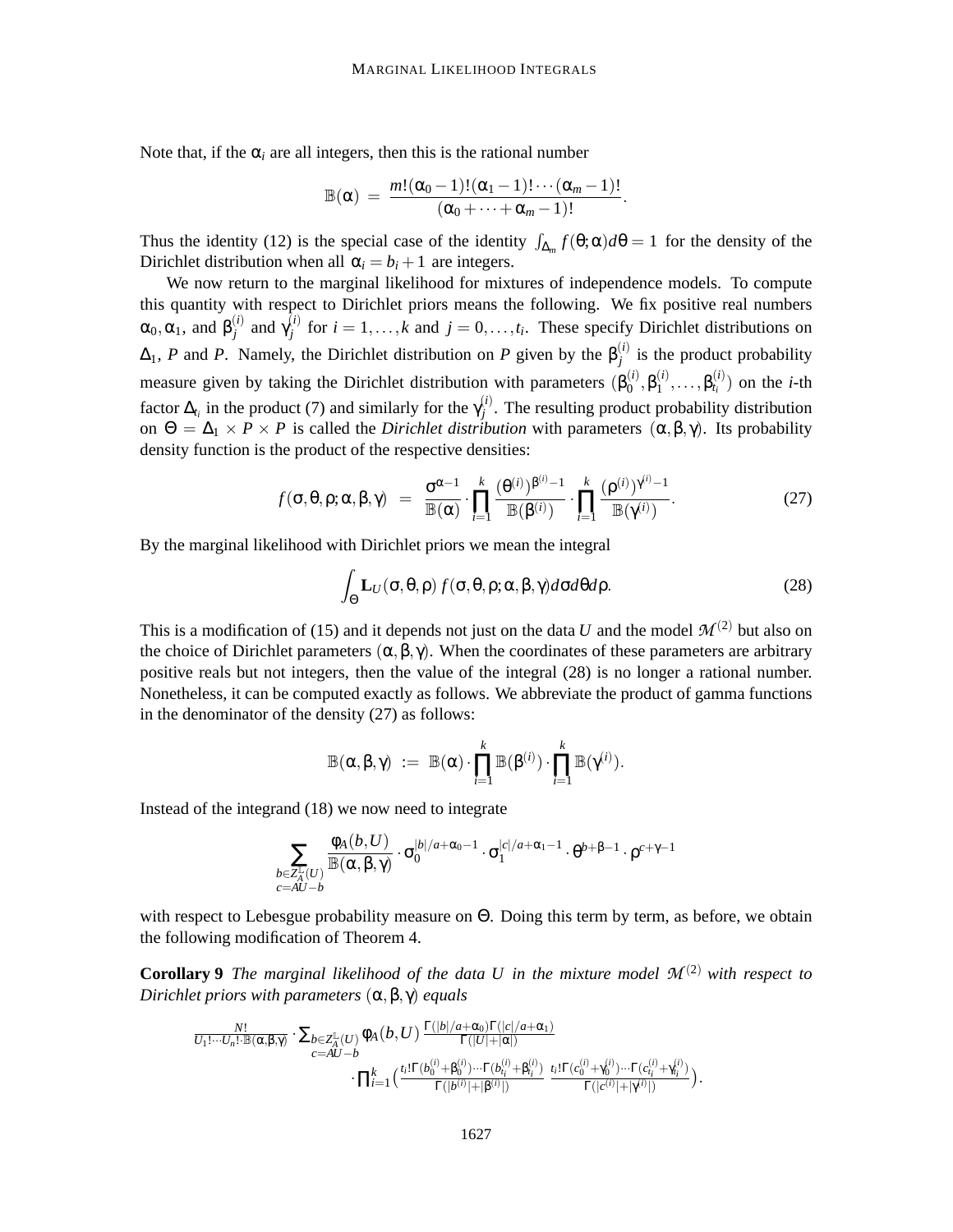A well-known experimental study (Chickering and Heckerman, 1997) compares different methods for computing numerical approximations of marginal likelihood integrals. The model considered in the study is the *naive-Bayes model*, which, in the language of algebraic geometry, corresponds to arbitrary secant varieties of Segre varieties. In this paper we considered the first secant variety of arbitrary Segre-Veronese varieties. In what follows we restrict our discussion to the intersection of both classes of models, namely, to the first secant variety of Segre varieties. For the remainder of this section we fix

$$
s_1=s_2=\cdots=s_k=1
$$

but we allow  $t_1, t_2, \ldots, t_k$  to be arbitrary positive integers. Thus in the model of Chickering and Heckerman (1997, Equation 1), we fix  $r<sub>C</sub> = 2$ , and the *n* there corresponds to our *k*.

To keep things as simple as possible, we shall fix the uniform distribution as in Sections 1–4 above. Thus, in the notation of Chickering and Heckerman (1997, §2), all Dirichlet hyperparameters  $\alpha_{ijk}$  are set to 1. This implies that, for any data  $U \in \mathbb{N}^n$  and any of our models, the problem of finding the maximum a posteriori (MAP) configuration is equivalent to finding the maximum likelihood (ML) configuration. To be precise, the *MAP configuration* is the point  $(\hat{\sigma}, \hat{\theta}, \hat{\rho})$  in  $\Theta$ which maximizes the likelihood function  $\mathbf{L}_U(\sigma,\theta,\rho)$  in (14). This maximum may not be unique, and there will typically be many local maxima. Chickering and Heckerman (1997, §3.2) used the expectation maximization (EM) algorithm (Pachter and Sturmfels, 2005, §1.3) to approximate the MAP configuration numerically

The Laplace approximation and the BIC score (Chickering and Heckerman, 1997, §3.1) are predicated on the idea that the MAP configuration can be found with high accuracy and that the data *U* were actually drawn from the corresponding distribution  $p(\hat{\sigma}, \hat{\theta}, \hat{\rho})$ . Let  $H(\sigma, \theta, \rho)$  denote the Hessian matrix of the log-likelihood function  $\log L(\sigma, \theta, \rho)$ . Then the Laplace approximation (Chickering and Heckerman, 1997, Equation 15) states that the logarithm of the marginal likelihood can be approximated by

$$
\log \mathbf{L}(\hat{\sigma}, \hat{\theta}, \hat{\rho}) - \frac{1}{2} \log |\det \mathbf{H}(\hat{\sigma}, \hat{\theta}, \hat{\rho})| + \frac{2d - 2k + 1}{2} \log(2\pi).
$$
 (29)

The Bayesian information criterion (BIC) suggests the coarser approximation

$$
\log \mathbf{L}(\hat{\sigma}, \hat{\theta}, \hat{\rho}) - \frac{2d - 2k + 1}{2} \log(N), \tag{30}
$$

where  $N = U_1 + \cdots + U_n$  is the sample size.

In algebraic statistics, we do not content ourselves with the output of the EM algorithm but, to the extent possible, we seek to actually solve the likelihood equations (Hosten et al., 2005) and compute all local maxima of the likelihood function. We consider it a difficult problem to reliably find  $(\hat{\sigma}, \hat{\theta}, \hat{\rho})$ , and we are concerned about the accuracy of any approximation like (29) or (30).

**Example 7** *Consider the* 100 Swiss Francs *table* (2) discussed in the Introduction. Here  $k = 2$ ,  $s_1 = s_2 = 1$ ,  $t_1 = t_2 = 3$ , the matrix A is unimodular, and (9) is the Segre embedding  $\mathbb{P}^3 \times \mathbb{P}^3 \hookrightarrow \mathbb{P}^{15}$ . *The parameter space* Θ *is* 13*-dimensional, but the model M* (2) *is* 11*-dimensional, so the given parametrization is not identifiable (Feinberg et al., 2007). This means that the Hessian matrix* **H** *is singular, and hence the Laplace approximation (29) is not defined.*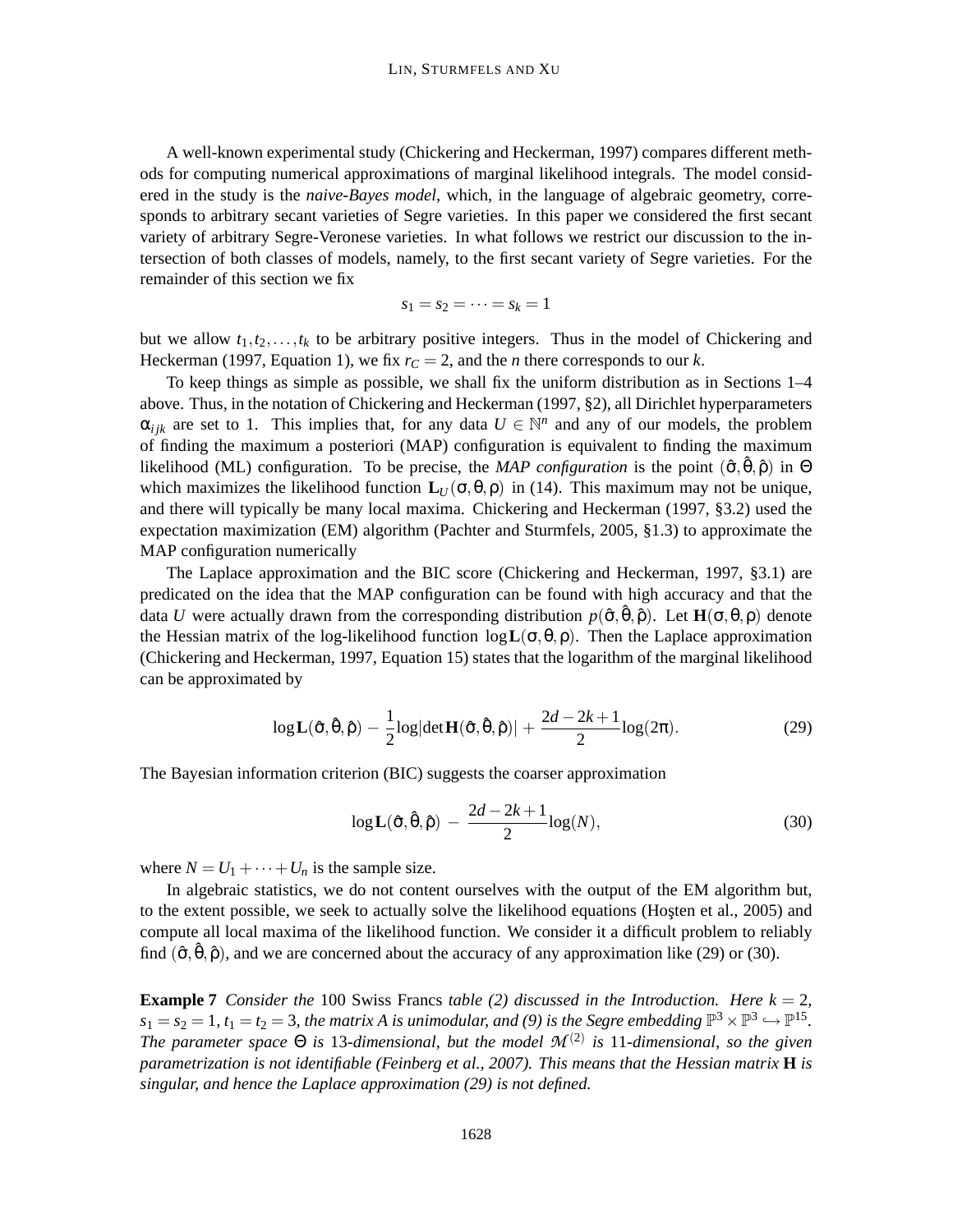**Example 8** *We compute (29) and (30) for the model and data in Example 3. According to Hosten* et al. (2005, Example 9), the likelihood function  $p_0^{51}p_1^{18}p_2^{73}p_3^{25}p_4^{75}$  has three local maxima  $(\hat p_0,\hat p_1,\hat p_2,\hat p_3,\hat p_4)$ in the model  $\mathcal{M}^{(2)}$ , and these translate into six local maxima  $(\hat{\sigma}, \hat{\theta}, \hat{\rho})$  in the parameter space  $\Theta$ , *which is the* 3*-cube. The two global maxima are*

> (0.3367691969,0.0287713237,0.6536073424), (0.6632308031,0.6536073424,0.0287713237).

*Both of these points in* Θ *give the same point in the model:*

 $(\hat{p}_0, \hat{p}_1, \hat{p}_2, \hat{p}_3, \hat{p}_4) = (0.12104, 0.25662, 0.20556, 0.10758, 0.30920).$ 

*The likelihood function evaluates to* 0.1395471101  $\times$  10<sup>-18</sup> *at this point. The following table compares the various approximations. Here, "Actual" refers to the base-10 logarithm of the marginal likelihood in Example 3.*

| BIC     | $-22.43100220$ |
|---------|----------------|
| Laplace | -22.39666281   |
| Actual  | -22.10853411   |

The method for computing the marginal likelihood which was found to be most accurate in the experimental study is the *candidate method* (Chickering and Heckerman, 1997, §3.4). This is a Monte-Carlo method which involves running a Gibbs sampler. The basic idea is that one wishes to compute a large sum, such as (20) by sampling among the terms rather than listing all terms. In the candidate method one uses not the sum (20) over the lattice points in the zonotope but the more naive sum over all 2*<sup>N</sup>* hidden data that would result in the observed data represented by *U*. The value of the sum is the number of terms,  $2^N$ , times the average of the summands, each of which is easy to compute. A comparison of the results of the candidate method with our exact computations, as well as a more accurate version of Gibbs sampling which is adapted for (20), will be the subject of a future study.

One of the applications of marginal likelihood integrals lies in model selection. An important concept in that field is that of *Bayes factors*. Given data and two competing models, the Bayes factor is the ratio of the marginal likelihood integral of the first model over the marginal likelihood integral of the second model. In our context it makes sense to form that ratio for the independence model  $M$  and its mixture  $M^{(2)}$ . To be precise, given any independence model, specified by positive integers  $s_1, \ldots, s_k, t_1, \ldots, t_k$  and a corresponding data vector  $U \in \mathbb{N}^n$ , the Bayes factor is the ratio of the marginal likelihood in Lemma 1 and the marginal likelihood in Theorem 4. Both quantities are rational numbers and hence so is their ratio.

**Corollary 10** *The Bayes factor which discriminates between the independence model M and the* mixture model  $\mathcal{M}^{(2)}$  is a rational number. It can be computed exactly using Algorithm 2 (and our MAPLE*-implementation).*

**Example 9** *We conclude by applying our method to a data set taken from the Bayesian statistics literature. Evans, Gilula, and Guttman (1989,* §*3) analyzed the association between length of hospital stay (in years Y ) of* 132 *schizophrenic patients and the frequency with which they are visited*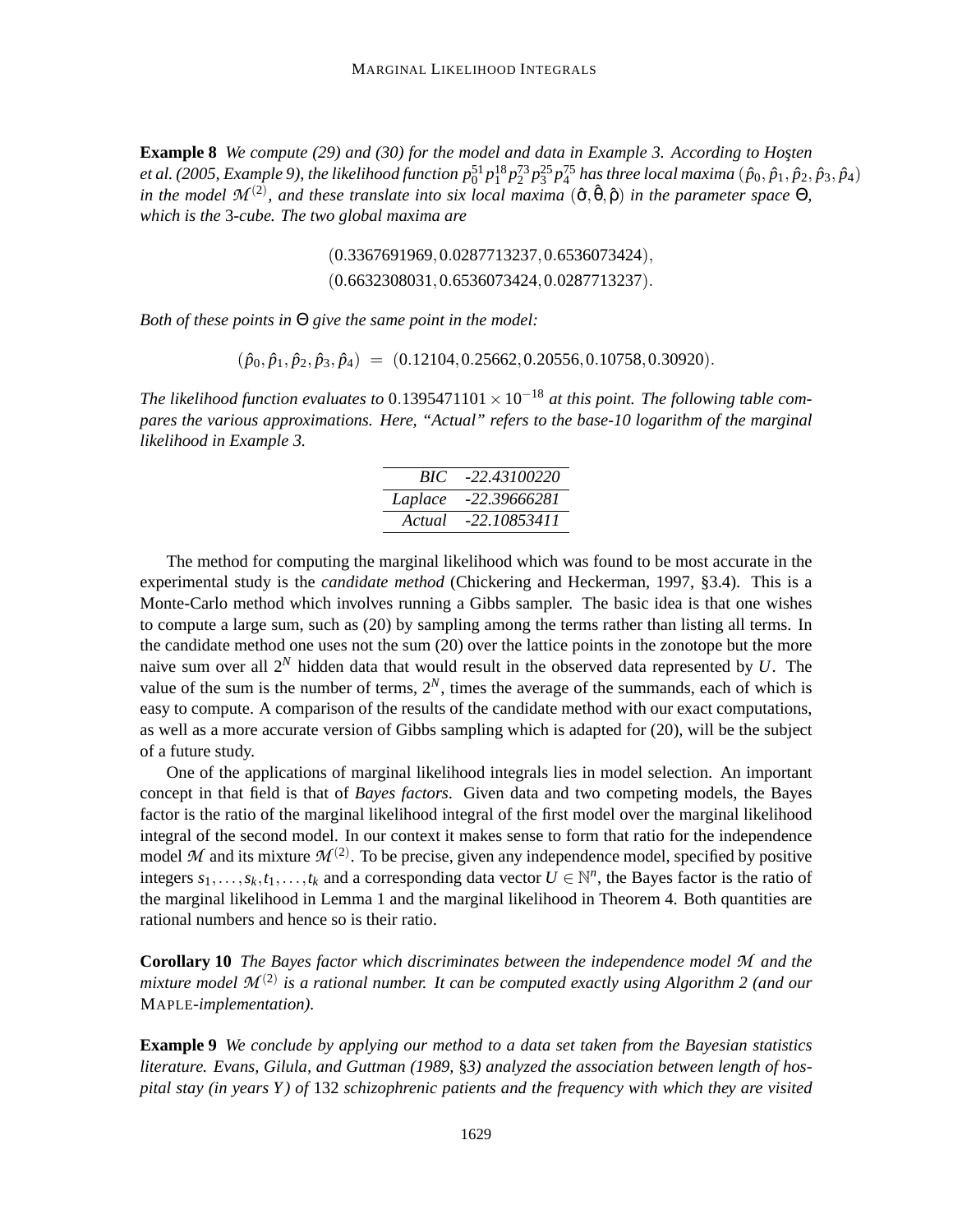*by relatives. Their data set is the following* 3×3 *contingency table:*

|   |     |                      |              | $2 < Y < 10$ $10 < Y < 20$ $20 < Y$ |    | Totals |
|---|-----|----------------------|--------------|-------------------------------------|----|--------|
|   |     | Visited regularly    | 43           | 16                                  |    | 62     |
| U | $=$ | Visited rarely       | <sub>0</sub> | 11                                  | 10 | 27     |
|   |     | <i>Visited never</i> | Q            | 18                                  | 16 | 43     |
|   |     | <b>Totals</b>        | 58           | 45                                  | 29 | 132    |

*They present estimated posterior means and variances for these data, where* "each estimate requires a 9-dimensional integration" *(Evans et al., 1989, p. 561). Computing their integrals is essentially equivalent to ours, for*  $k = 2$ ,  $s_1 = s_2 = 1$ ,  $t_1 = t_2 = 2$  *and*  $N = 132$ *. The authors emphasize that* "the dimensionality of the integral does present a problem" *(Evans et al., 1989, p. 562), and they point out that* "all posterior moments can be calculated in closed form .... however, even for modest *N* these expressions are far to complicated to be useful" *(Evans et al., 1989, p. 559).*

*We differ on that conclusion. In our view, the closed form expressions in Section 3 are quite useful for modest sample size N. Using Algorithm 2, we computed the integral (25). It is the rational number with numerator*

> 278019488531063389120643600324989329103876140805 285242839582092569357265886675322845874097528033 99493069713103633199906939405711180837568853737

*and denominator*

12288402873591935400678094796599848745442833177572204 50448819979286456995185542195946815073112429169997801 33503900169921912167352239204153786645029153951176422 43298328046163472261962028461650432024356339706541132 34375318471880274818667657423749120000000000000000.

*To obtain the marginal likelihood for the data U above, that rational number (of moderate size) still needs to be multiplied with the normalizing constant*

> 132!  $\frac{122}{43! \cdot 16! \cdot 3! \cdot 6! \cdot 11! \cdot 10! \cdot 9! \cdot 18! \cdot 16!}$

# **Acknowledgments**

Shaowei Lin was supported by graduate fellowship from A\*STAR (Agency for Science, Technology and Research, Singapore). Bernd Sturmfels was supported by an Alexander von Humboldt research prize and the U.S. National Science Foundation (DMS-0456960). Zhiqiang Xu was supported by the NSFC grant 10871196 and a Sofia Kovalevskaya prize awarded to Olga Holtz.

# **References**

D.M. Chickering and D. Heckerman. Efficient approximations for the marginal likelihood of bayesian networks with hidden variables. *Machine Learning*, 29:181–212, 1997. Microsoft Research Report, MSR-TR-96-08.